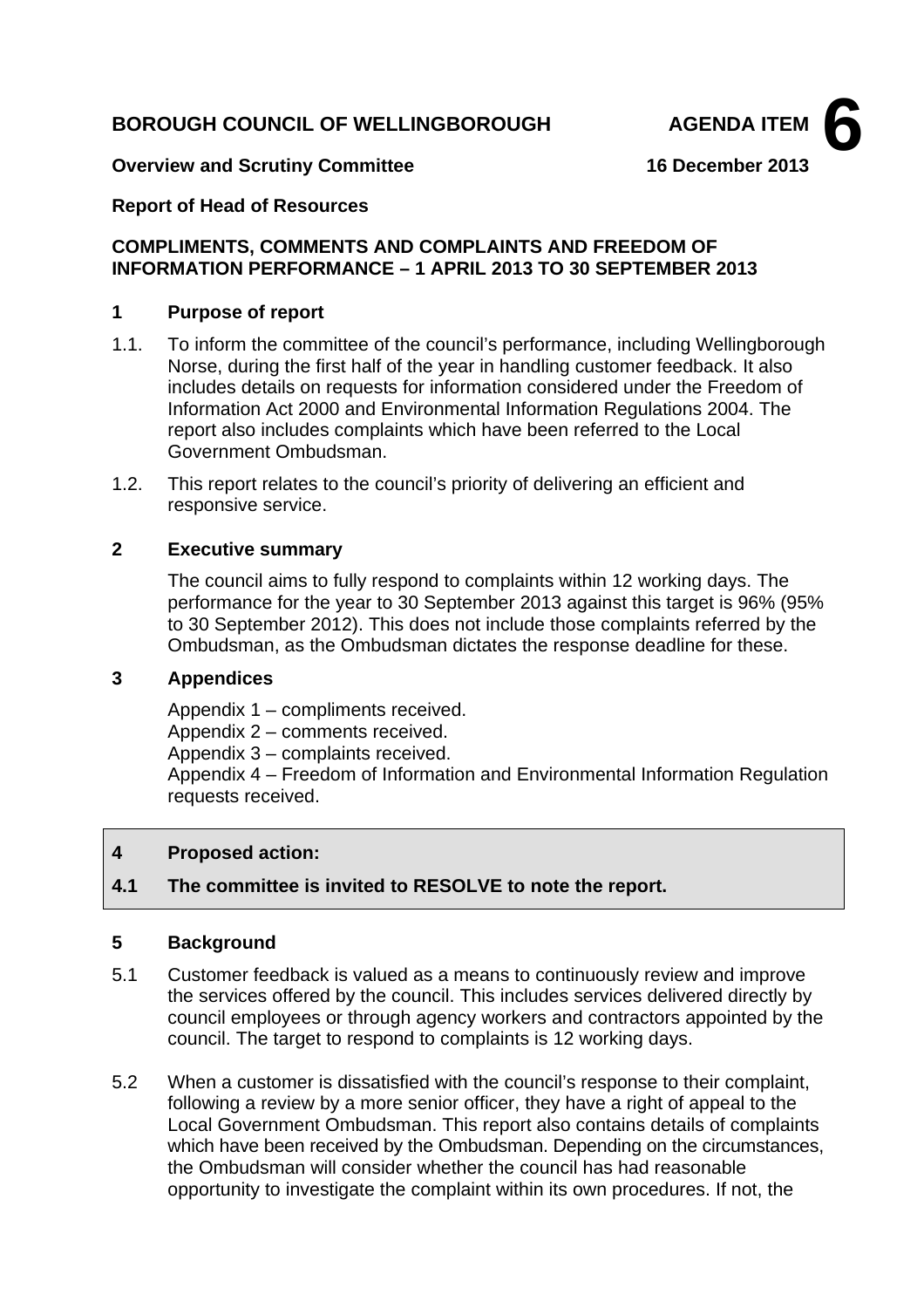Ombudsman will request this before carrying out his own investigation; these are identified in this report as referrals.

- 5.3 Compliments are considered as praise or expressions of satisfaction about any council activity, or about an employee or representative of the council. Comments are considered as observations which are neither critical nor complimentary, but include helpful suggestions for improving our services and our customer satisfaction.
- 5.4 Since its introduction in 2005, the Freedom of Information Act has instigated a culture change for authorities to represent a balance between greater openness and transparency of decision making and the need to protect information where disclosure would cause harm or otherwise be contrary to the public interest.

# **6 Discussion**

**Compliments** 

6.1 For this period, a total of 29 compliments have been received as follows, with further details attached at Appendix 1:

| <b>Service</b>                        | Number of            |
|---------------------------------------|----------------------|
|                                       | compliments received |
| Community                             |                      |
| Environment (Wellingborough Norse)    | 10                   |
| Finance                               | 5                    |
| <b>Planning and Local Development</b> | 10                   |
| <b>Resources</b>                      |                      |
| otal                                  | 29                   |

6.2 When a compliment is received, it is shared with the principal manager, who acknowledges the feedback with the relevant individual or team.

#### **Comments**

6.3 For this period, a total of 27 comments were received as follows, with further details attached at Appendix 2:

| <b>Service</b>                        | <b>Number of comments</b><br>received |
|---------------------------------------|---------------------------------------|
| Community                             |                                       |
| Environment (Wellingborough Norse)    | 19                                    |
| Finance                               |                                       |
| <b>Planning and Local Development</b> |                                       |
| <b>Resources</b>                      |                                       |
| ัดtal                                 |                                       |

## **Complaints**

6.4 During the second half of the year the council received 45 complaints, of which 96% were responded to in full within 12 days. A summary of the complaints received for each service is detailed below, with further detail attached at Appendix 3: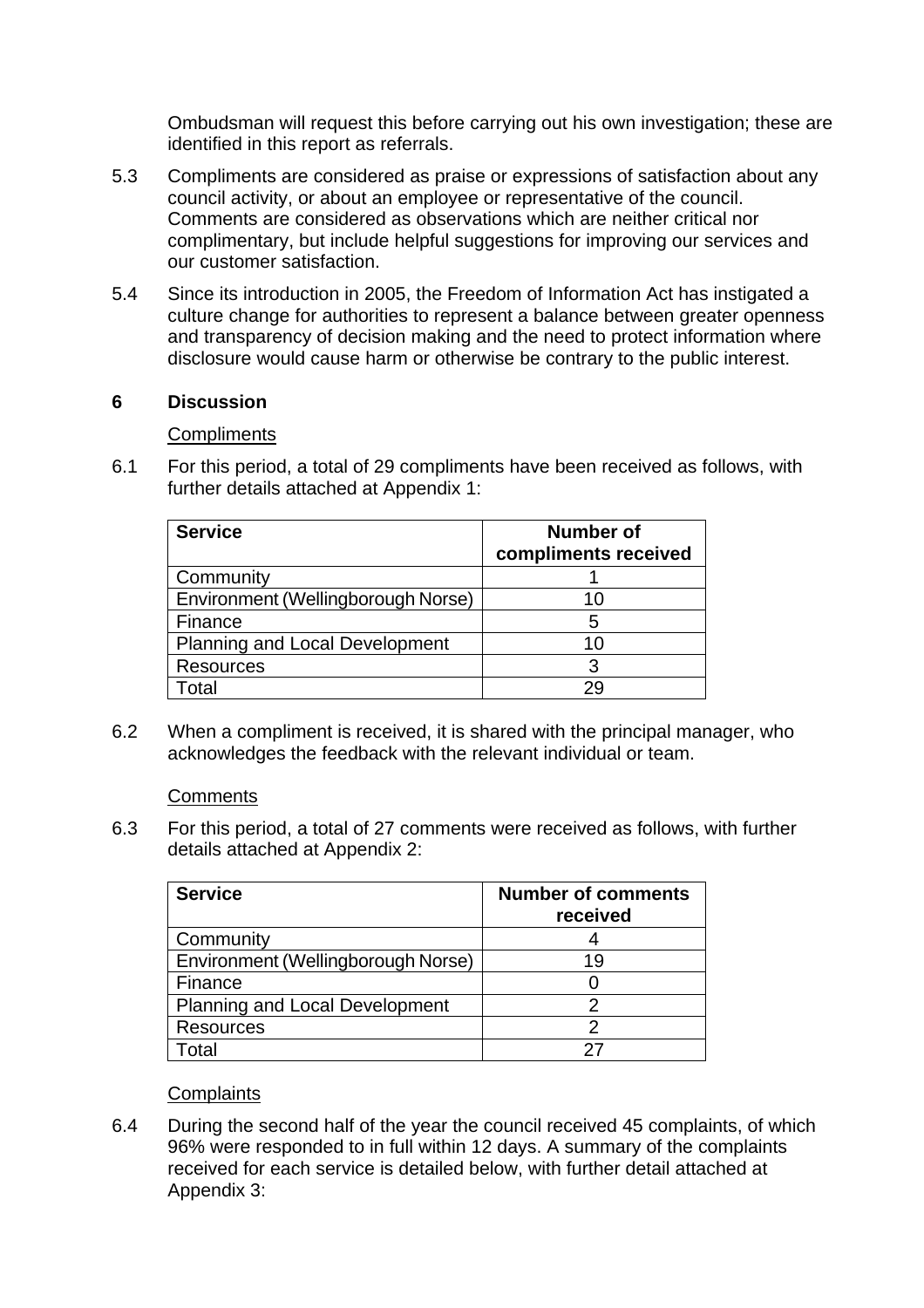| <b>Service</b>                        | Number of<br>complaints<br>received | <b>Completed</b> | Within<br>target |
|---------------------------------------|-------------------------------------|------------------|------------------|
| Community                             | C,                                  |                  | 3                |
| Environment (Wellingborough Norse)    | 19                                  | 19               | 18               |
| Finance                               | 17                                  | 17               | 16               |
| <b>Planning and Local Development</b> | 6                                   | հ                | 6                |
| <b>Resources</b>                      |                                     |                  |                  |
| Total                                 |                                     | 45               | 43               |

6.5 For the same period in 2012-13 a total of 82 formal complaints were received, of which 95% were responded to within target. A summary of the complaints received is detailed below:

| <b>Service</b>                        | <b>Number of complaints</b><br>received |
|---------------------------------------|-----------------------------------------|
| Community                             |                                         |
| Environment                           | 33                                      |
| Finance                               | 28                                      |
| <b>Planning and Local Development</b> |                                         |
| <b>Resources</b>                      |                                         |
| Total                                 | 82                                      |

- 6.6 As a result of the 45 complaints received for this period of 2013-14, 26 (58%) were not upheld whereas others involved lessons being learnt and appropriate action taken. Comments from managers in relation to complaints received are included at Appendix 3.
- 6.7 Possible reasons for the significant decrease in the number of complaints include the better weather of the summer in 2013, compared to that of 2012 which particularly impacted on grounds maintenance and the levels of complaints in relation to that. Other considerations include the fact that 2012 saw a number of national events celebrated locally (such as the Olympic Torch celebrations and Golden Jubilee), which in turn generated customer feedback.
- 6.8 The complaints received this period have highlighted that:
	- (a) Environment (Wellingborough Norse) received the highest number of complaints, specifically in relation to grounds maintenance, litter and employee behaviour. This may be influenced by the fact that the many front line operations provided by Wellingborough Norse affect and impact on all residents and visitors to the borough and are highly visible services. The service responded appropriately and promptly to these complaints.
	- (b) Finance received the second highest number of complaints this period, all of which related to the Revenue and Benefits service. This comes as no surprise considering the impact of the Welfare Reform changes, resulting in a significant increase in customer contact and demand and ultimately negative feedback. Of the 17 complaints received, 9 were not upheld.
	- (c) There was no significant pattern with regard to the complaints for Planning and Local Development.
	- (d) Two of the complaints for Community related to noise nuisances and neither of these was upheld.
	- (e) Resources did not receive any complaints during the period.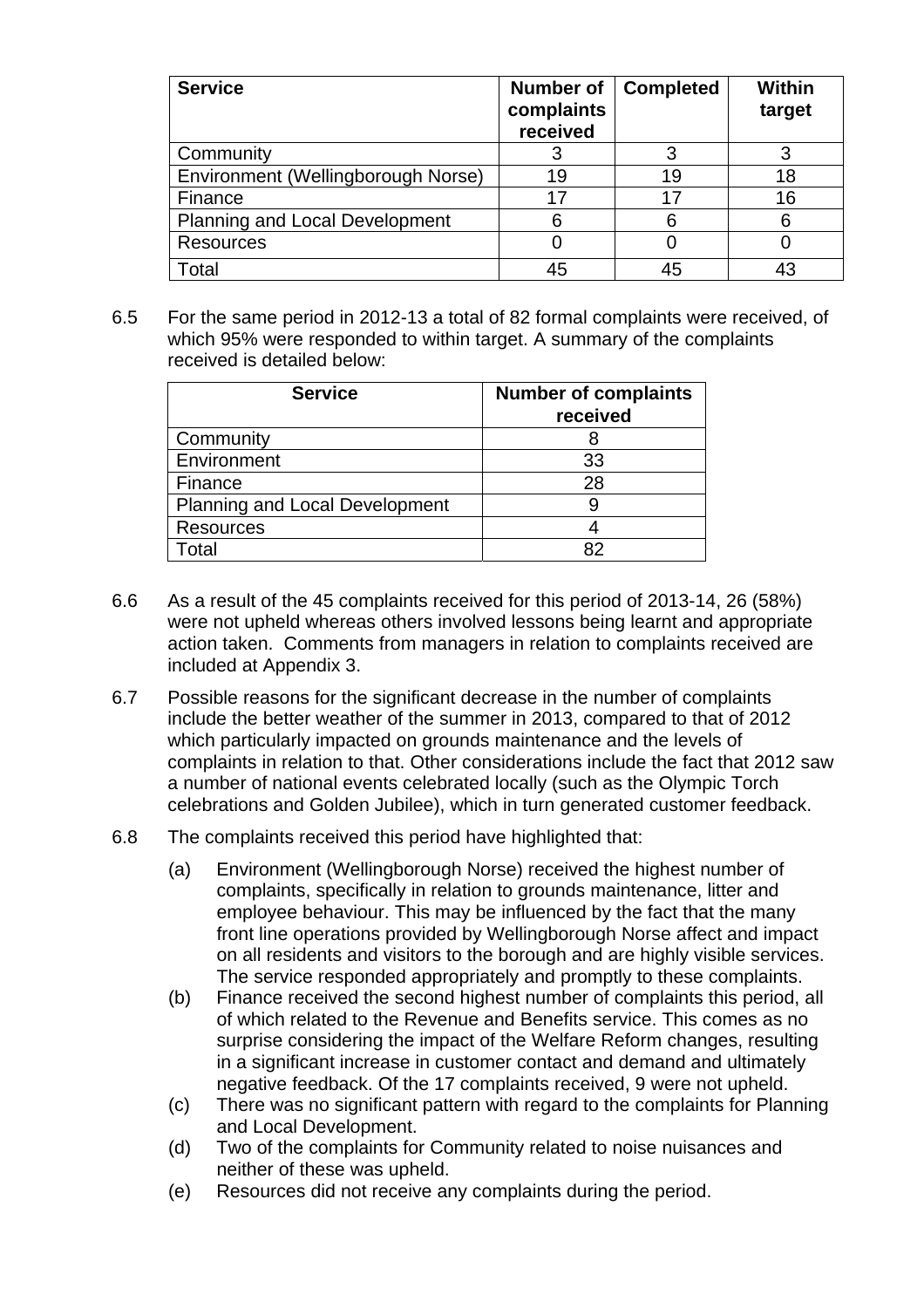### Ombudsman

- 6.9 During this period, the council received six cases from the Ombudsman. Two of these were premature complaints, ie those that are sent directly to the Ombudsman by the customer, but where it is considered by the Ombudsman that the council has not been given reasonable opportunity to investigate and reply to the complaint. One of these was in relation to an empty property charge for council tax purposes and the second was about the council's response to and handling of a noise complaint.
- 6.10 The remaining four complaints were not investigated by the Ombudsman; details of which are set out below:

| <b>Nature of complaint</b>           | Reason(s) for not investigating             |
|--------------------------------------|---------------------------------------------|
| Council tax exemption.               | Complainant had not exercised their         |
|                                      | appeal rights.                              |
| Numerous issues of council tax,      | Complainant made the complaints too long    |
| bus pass, blue badge, housing        | after they occurred, they had not exercised |
| benefits, housing options.           | their appeal rights and the Ombudsman       |
|                                      | cannot investigate complaints about the     |
|                                      | conduct or commencement of court            |
|                                      | proceedings.                                |
| Decision by the council not to take  | The council had taken account of the        |
| enforcement action as a result of    | complainant's representations and no fault  |
| the complainant's chimney fumes.     | was found of the investigation in to the    |
|                                      | matter.                                     |
| Refusal of planning permission       | Complainant had exercised their appeal      |
| and the handling of the application. | rights and the Ombudsman cannot             |
|                                      | challenge this.                             |

Freedom of Information and Environmental Information Requests

- 6.11 During the first half of the year the council received 233 requests for information under the Freedom of Information Act, 30 requests for information under Section 29 of the Data Protection Act and 185 requests under the Environmental Information Regulations (a total of 448). There was one Data Subject Access request.
- 6.12 Of the 448 requests received; 443 (99%) requests were completed within the statutory 20 day working deadline.
- 6.13 A breakdown of the requests received per service area and the type of requester is attached at appendix 4. This summary excludes requests made under Section 29 of the Data Protection Act.
- 6.14 For the same period in 2012-13, the council received 140 requests under the Freedom of Information Act, 26 requests for information under Section 29 of the Data Protection Act and 193 requests under the Environmental Information Regulations. Of these 359 requests, 354 (98.5%) were answered within the statutory deadline.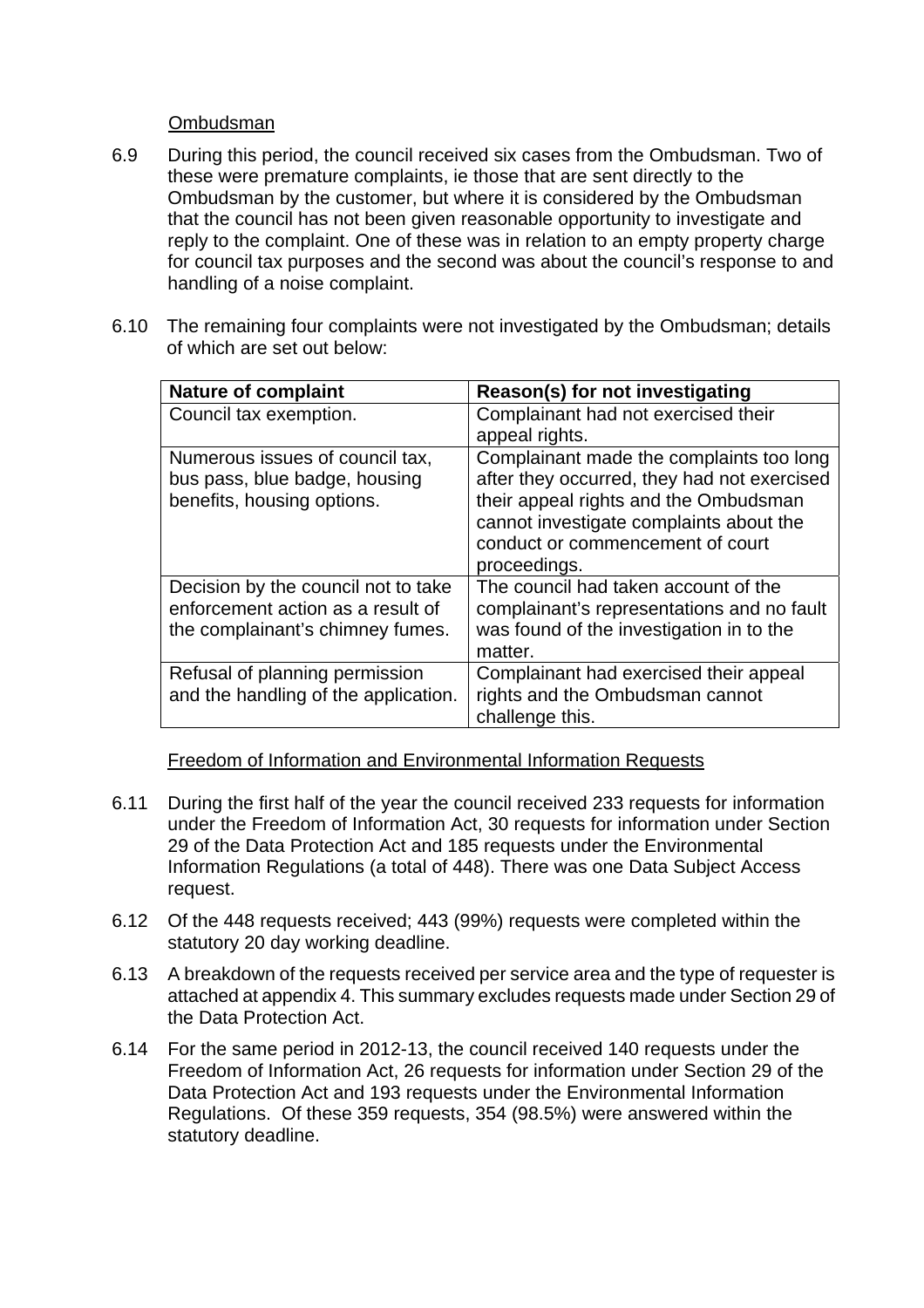6.15 In response to the continuing increase in requests for information, officers are beginning to publish information on our website, particularly where there are routine requests of the same or a similar nature.

# **7 Legal powers**

Freedom of Information Act 2000, Environmental Information Regulations 2004, Data Protection Act 1998.

# **8 Financial and value for money implications**

- 8.1 Ombudsman investigations may recommend a local settlement by the council or prove maladministration by the council, which may lead to compensation being paid to the customer. In 2012-13, the council was not instructed to pay any compensation in response to complaints investigated by the Ombudsman and this remains the case so far for 2013-14.
- 8.2 There is the potential for the council to charge for the provision of information supplied under the Freedom of Information Act, should it exceed 18 hours work at £25 per hour, ie £450. Since the introduction of the Act, the council has not received any income as a result of a request for information, mainly because there is a duty to allow applicants to amend their enquiry so that it remains below the 18 hour threshold.

| <b>Nature of risk</b>                                                                 | <b>Consequences if</b><br>realised                                               | Likelihood<br>οf<br>occurrence | <b>Control measures</b>                                                                                                                                |
|---------------------------------------------------------------------------------------|----------------------------------------------------------------------------------|--------------------------------|--------------------------------------------------------------------------------------------------------------------------------------------------------|
| Council proved<br>negligent by the<br>Ombudsman.                                      | Potential<br>compensation<br>claim and negative<br>reflection of the<br>council. | Low.                           | Ensure heads of<br>service investigate or<br>scrutinise all<br>complaints/potential<br>Ombudsman referrals.                                            |
| Confidential<br>information<br>provided in error<br>in response to an<br>FOI request. | Contrary to the<br><b>Data Protection</b><br>Act.                                | Low.                           | Suitably trained<br>employees and legal<br>guidance in case of<br>doubt.                                                                               |
| Not meeting<br>statutory<br>deadlines to<br>respond to FOI<br>requests.               | Potential referral to<br>Information<br>Commissioner.                            | Medium.                        | Stringent recording<br>and monitoring<br>arrangements in place.<br>Suitably trained<br>employees and legal<br>guidance available.                      |
| Council fails to<br>take improvement<br>opportunities<br>identified by<br>complaints. | Rising levels of<br>dissatisfaction by<br>customers.                             | Medium.                        | All feedback is<br>measured by<br>Organisational<br>Development to<br>identify lessons learnt<br>and improvements<br>required, as resources<br>permit. |

## **9 Risk analysis**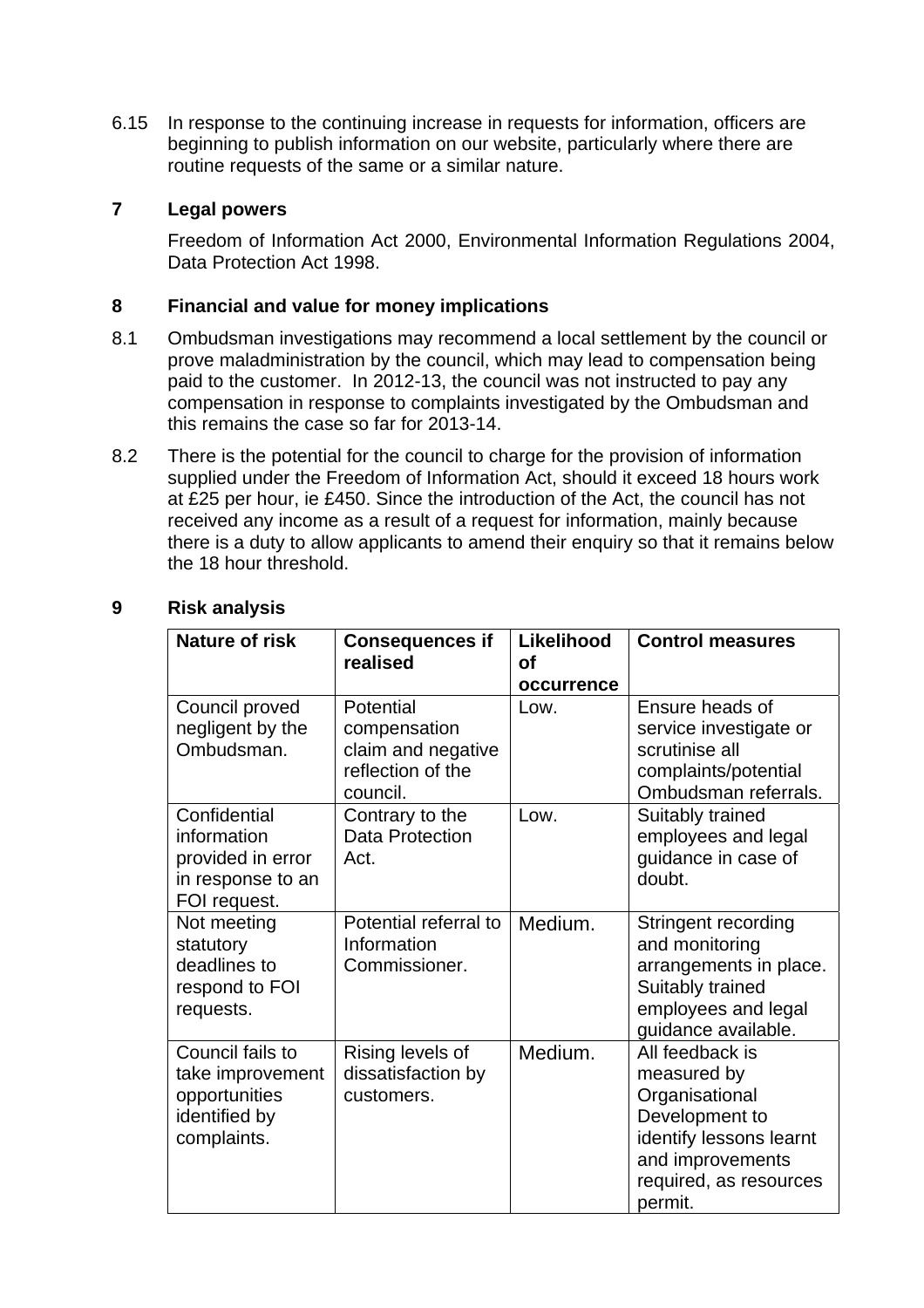# **10 Implications for resources**

Officer time and materials in carrying out investigations and for providing information for requests.

# **11 Implications for stronger and safer communities**

There are no implications for stronger and safer communities as a result of this report.

# **12 Implications for equalities**

Monitoring customer feedback provides an important source of assurance that council services are fair, equitable and free from discrimination and harassment.

# **13 Author and contact officer**

Karen Denton, Principal Organisational Development Manager.

# **14 Consultees**

Heads of Service, Principal Managers, Information and Performance Officer.

# **15 Background papers**

Electronic files and spreadsheets held in Organisational Development.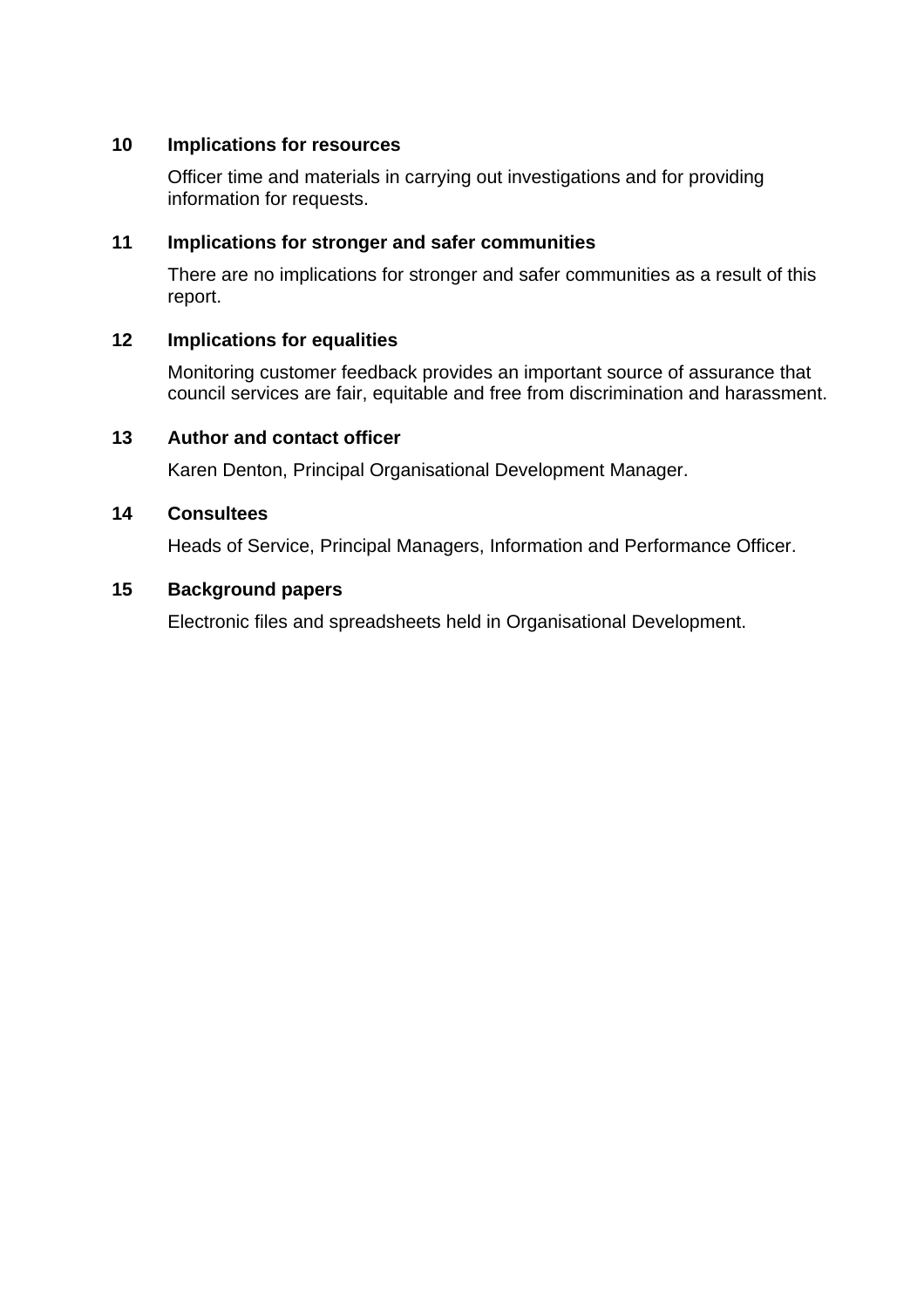|                 | Line Number   Detail of Compliment                                                                                                                                                                                                                                                                                                                                                                                                                                                                                                              | <b>Service Area</b>               | <b>Service Response</b>                                                                                                                                                                                                                                                         |
|-----------------|-------------------------------------------------------------------------------------------------------------------------------------------------------------------------------------------------------------------------------------------------------------------------------------------------------------------------------------------------------------------------------------------------------------------------------------------------------------------------------------------------------------------------------------------------|-----------------------------------|---------------------------------------------------------------------------------------------------------------------------------------------------------------------------------------------------------------------------------------------------------------------------------|
| -1              | Regarding staff member helping client with hardship load for housing benefit and bidding Planning and Local<br>for property on Keyways.                                                                                                                                                                                                                                                                                                                                                                                                         | Development                       | Employee made fully aware of compliment.                                                                                                                                                                                                                                        |
| $\overline{2}$  | Customer just wanted to say that our employee in the Housing team had been a very<br>great help and really gone out of their way to make sure the customer was getting a<br>good service. Customer wanted to inform the council of what an asset the employee was<br>to have at the council and really pleased by how helpful they were. Customer felts it was<br>nice to speak to someone who really cares and does their job so well.                                                                                                         | Planning and Local<br>Development | Response sent from Principal Housing Manager thanking for kind email<br>and employee made aware.                                                                                                                                                                                |
| 3               | Someone in the office giving a prompt reply and excellent service.                                                                                                                                                                                                                                                                                                                                                                                                                                                                              | Finance                           | Passed on to employee handling benefits emails.                                                                                                                                                                                                                                 |
| $\overline{4}$  | Service, help and patience given to help customer find historical evidence needed.                                                                                                                                                                                                                                                                                                                                                                                                                                                              | Planning and Local<br>Development | N/A                                                                                                                                                                                                                                                                             |
| 5               | Member of the Housing team for assisting with housing issues - living with a friend, was<br>homeless and in priority need. Prioritised for housing through housing allocations and<br>awarded accommodation.                                                                                                                                                                                                                                                                                                                                    | Planning and Local<br>Development | Response sent from Principal Housing Manager.                                                                                                                                                                                                                                   |
| 6               | Helping with the housing of a relative. Thank you card received for team member.                                                                                                                                                                                                                                                                                                                                                                                                                                                                | Planning and Local<br>Development | Customer has a slight learning disability so the Housing Allocations team<br>met with them to complete a housing application. The customer did not<br>own or understand computers and so the Housing Team placed bids on<br>her behalf and she secured an appropriate property. |
| $\overline{7}$  | Customer had received a single person survey form following the death of his wife and<br>was seeking confirmation that he was completing the form correctly. Employee went<br>through the form with customer and confirmed that based on the information he had<br>given me, he had filled out the form correctly. Customer then thanked the employee for<br>their help and understanding (relating to the loss of his wife) and then went on to make<br>the compliment about Council staff always being helpful, understanding and supportive. | Finance                           | Employee made aware of compliment.                                                                                                                                                                                                                                              |
| 8               | Customer wished to compliment the council on providing the new multi-court facility off<br>Shelley Road.                                                                                                                                                                                                                                                                                                                                                                                                                                        | Planning and Local<br>Development | Customer thanked for their compliment.<br>Customers are appreciative of the work done by the council to improve the<br>quality of life for local people.                                                                                                                        |
| 9               | Compliment paid to an employee from the Council Tax team whilst visiting the swimming Finance<br>pool. Employee was told how lovely and helpful the team are.                                                                                                                                                                                                                                                                                                                                                                                   |                                   | We are just doing our job but it is being done well and it is nice to be<br>appreciated by our customers.                                                                                                                                                                       |
| 10              | Service request received by BCW but should have been sent to NBC. Request passed<br>to NBC and customer advised who was very pleased and grateful.                                                                                                                                                                                                                                                                                                                                                                                              | Resources                         | Common courtesy to let a customer know who they need to be dealing<br>with and pass their details on, as appropriate. Always nice to receive a<br>thank you and know you are doing a good job.                                                                                  |
| 11              | Party in the Park event.                                                                                                                                                                                                                                                                                                                                                                                                                                                                                                                        | Community                         | Comments forwarded to the rest of the Community Support team for their<br>information.                                                                                                                                                                                          |
| $\overline{12}$ | Member of Staff in dealing with a grant application for repairs to her home. The<br>compliment regarded the officer's empathy with the customer.                                                                                                                                                                                                                                                                                                                                                                                                | Planning and Local<br>Development | N/A                                                                                                                                                                                                                                                                             |
| 13              | Customer had fallen behind with council tax payments and officer helped with payment<br>arrangement and ultimately the customer's finances overall.                                                                                                                                                                                                                                                                                                                                                                                             | Finance                           | N/A                                                                                                                                                                                                                                                                             |
| 14              | Member of staff dealing with reference to her late father's property and called to confirm Finance<br>the sale of the property and her sincere thanks for helping and understanding during a<br>difficult time.                                                                                                                                                                                                                                                                                                                                 |                                   | Nothing went wrong as this was a compliment for good customer service.                                                                                                                                                                                                          |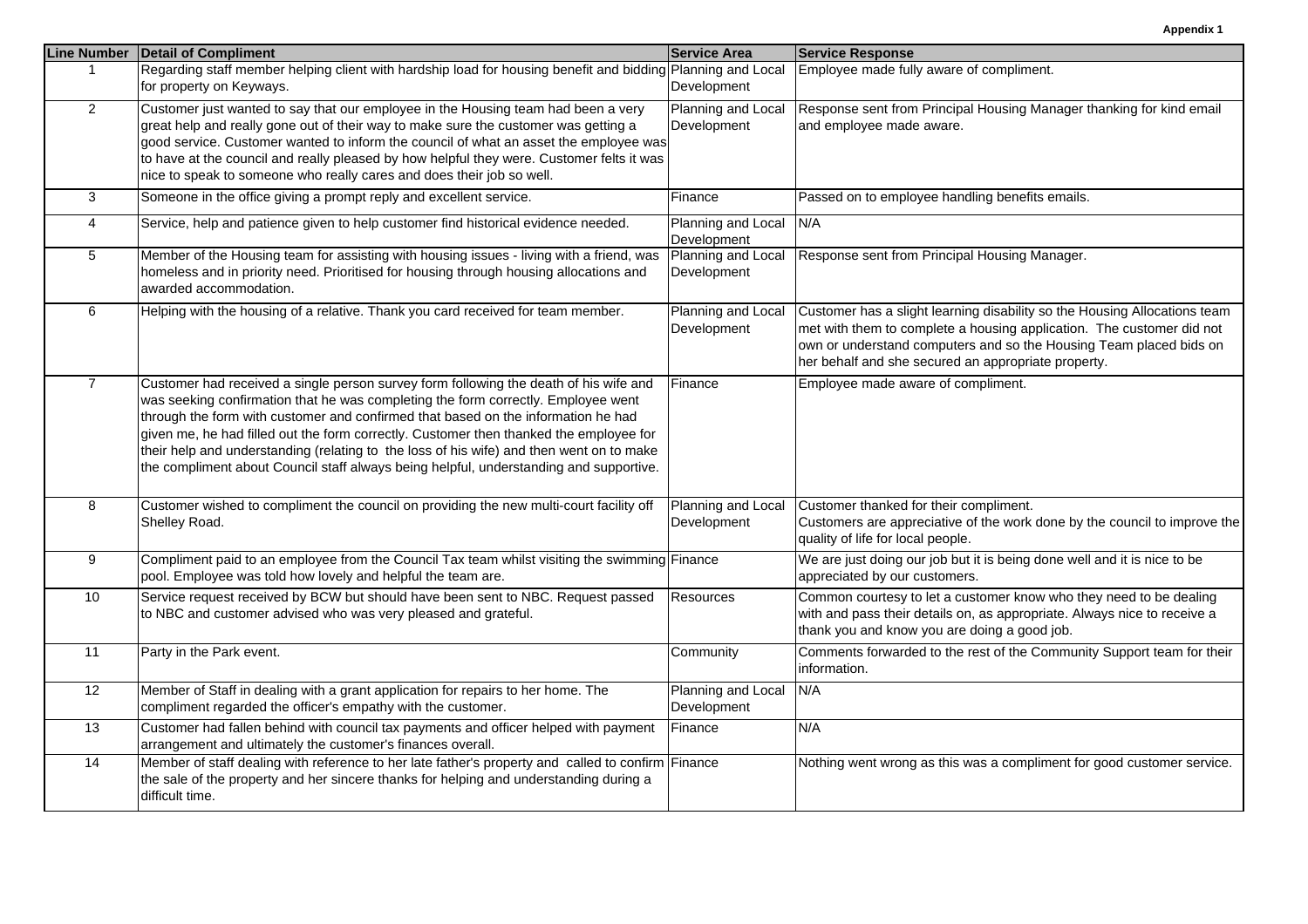| 15             | Customer advised that from start to finish and the service had been so helpful and<br>understanding. They hadn't had any dealings with the Council before and had only heard Development<br>negative comments but felt we were brilliant, especially during the first meeting at which<br>we understood everything they were going through and made them feel there was light<br>at the end of the tunnel for the customer and their children. Customer couldn't fault their<br>experience of dealing with the Council and give thanks for all that was done for them<br>and their family as without us they would be homeless and probably forced to take their<br>children back into an unsuitable environment. | Planning and Local N/A            |                                                                                                                                                                                                                                                                                                                                           |
|----------------|-------------------------------------------------------------------------------------------------------------------------------------------------------------------------------------------------------------------------------------------------------------------------------------------------------------------------------------------------------------------------------------------------------------------------------------------------------------------------------------------------------------------------------------------------------------------------------------------------------------------------------------------------------------------------------------------------------------------|-----------------------------------|-------------------------------------------------------------------------------------------------------------------------------------------------------------------------------------------------------------------------------------------------------------------------------------------------------------------------------------------|
| 16             | Support and guidance provided to candidate applying for a vacancy at the Council.                                                                                                                                                                                                                                                                                                                                                                                                                                                                                                                                                                                                                                 | <b>Resources</b>                  | Feedback shared with employee and thanked for providing this level of<br>customer service.                                                                                                                                                                                                                                                |
| 17             | Member of staff thanked for kindness, compassion and the dignity with which customer<br>was treated.                                                                                                                                                                                                                                                                                                                                                                                                                                                                                                                                                                                                              | Planning and Local<br>Development | Principal Housing Manager contacted the customer to thank her for her<br>time taken to compliment a member of the team. The customer responded<br>that the employee was exceptional and was glad that she may be<br>recognised as such by her employer.                                                                                   |
| 18             | Customer felt that an employee had dealt with their complaint excellently! A summons<br>was issued in error caused by an erratic payment pattern, but customer was up to date<br>and a manual check would normally have identified this.                                                                                                                                                                                                                                                                                                                                                                                                                                                                          | <b>Resources</b>                  | Customer unhappy with the summons and demands sent. Employee<br>asked for their details and was advised they would call back and then<br>made sure the Council Tax Supervisor looked into the complaint as soon<br>as possible.                                                                                                           |
| 19             | Housing team member thanked for their ongoing help, support, understanding and<br>reassurance in getting the customer somewhere to live.                                                                                                                                                                                                                                                                                                                                                                                                                                                                                                                                                                          | Planning and Local<br>Development | Customer was asked to leave their property and was extremely worried<br>about having nowhere to live as they could not afford the deposit and first<br>month's rent on a private tenancy. There were funds available in the<br>Prevention Fund to secure the tenancy and this enabled the customer to<br>move in and not become homeless. |
|                | <b>Wellingborough Norse Compliments</b>                                                                                                                                                                                                                                                                                                                                                                                                                                                                                                                                                                                                                                                                           |                                   |                                                                                                                                                                                                                                                                                                                                           |
| $\mathbf{1}$   | Gardeners on what a wonderful job they do to Swanspool Gardens and how lovely they<br>are kept.                                                                                                                                                                                                                                                                                                                                                                                                                                                                                                                                                                                                                   | Environment                       | Passed comments back to team responsible for the maintenance of the<br>Swanspool area.                                                                                                                                                                                                                                                    |
| $\overline{2}$ | Trimming off the lower branches of the trees in Westfield Road.                                                                                                                                                                                                                                                                                                                                                                                                                                                                                                                                                                                                                                                   | Environment                       | Customer wanted to compliment the staff for making the visibility for road<br>user better. Compliment passed onto the team.                                                                                                                                                                                                               |
| 3              | Flowerbeds in the Wellingborough area.                                                                                                                                                                                                                                                                                                                                                                                                                                                                                                                                                                                                                                                                            | Environment                       | Passed on Compliment to teams                                                                                                                                                                                                                                                                                                             |
| $\overline{4}$ | Regarding the alleyway has been cleaned and looks a lot better and it's the best it's<br>looked for a long time.                                                                                                                                                                                                                                                                                                                                                                                                                                                                                                                                                                                                  | Environment                       | N/A                                                                                                                                                                                                                                                                                                                                       |
| 5              | *** Customer called to express his gratitude for the way his bulky collection was handled<br>by team, they worked swiftly to remove several items from inside his property and were<br>very professional.                                                                                                                                                                                                                                                                                                                                                                                                                                                                                                         | Environment                       |                                                                                                                                                                                                                                                                                                                                           |
| 6              | *** Customer originally called with a grass cutting enquiry but ended the call by saying<br>how nice the flower beds were looking.                                                                                                                                                                                                                                                                                                                                                                                                                                                                                                                                                                                | Environment                       |                                                                                                                                                                                                                                                                                                                                           |
| $\overline{7}$ | *** Customer of an assisted collection service said she would like to thank the crew for<br>putting her bins back under her bay window. She is very disabled and needs crutches to<br>walk so very much appreciates them putting her bins back. She thinks its a wonderful<br>service!                                                                                                                                                                                                                                                                                                                                                                                                                            | Environment                       |                                                                                                                                                                                                                                                                                                                                           |
| 8              | *** Customer called to express their gratitude for the way their tree enquiry was handled,<br>including the works carried out.                                                                                                                                                                                                                                                                                                                                                                                                                                                                                                                                                                                    | Environment                       |                                                                                                                                                                                                                                                                                                                                           |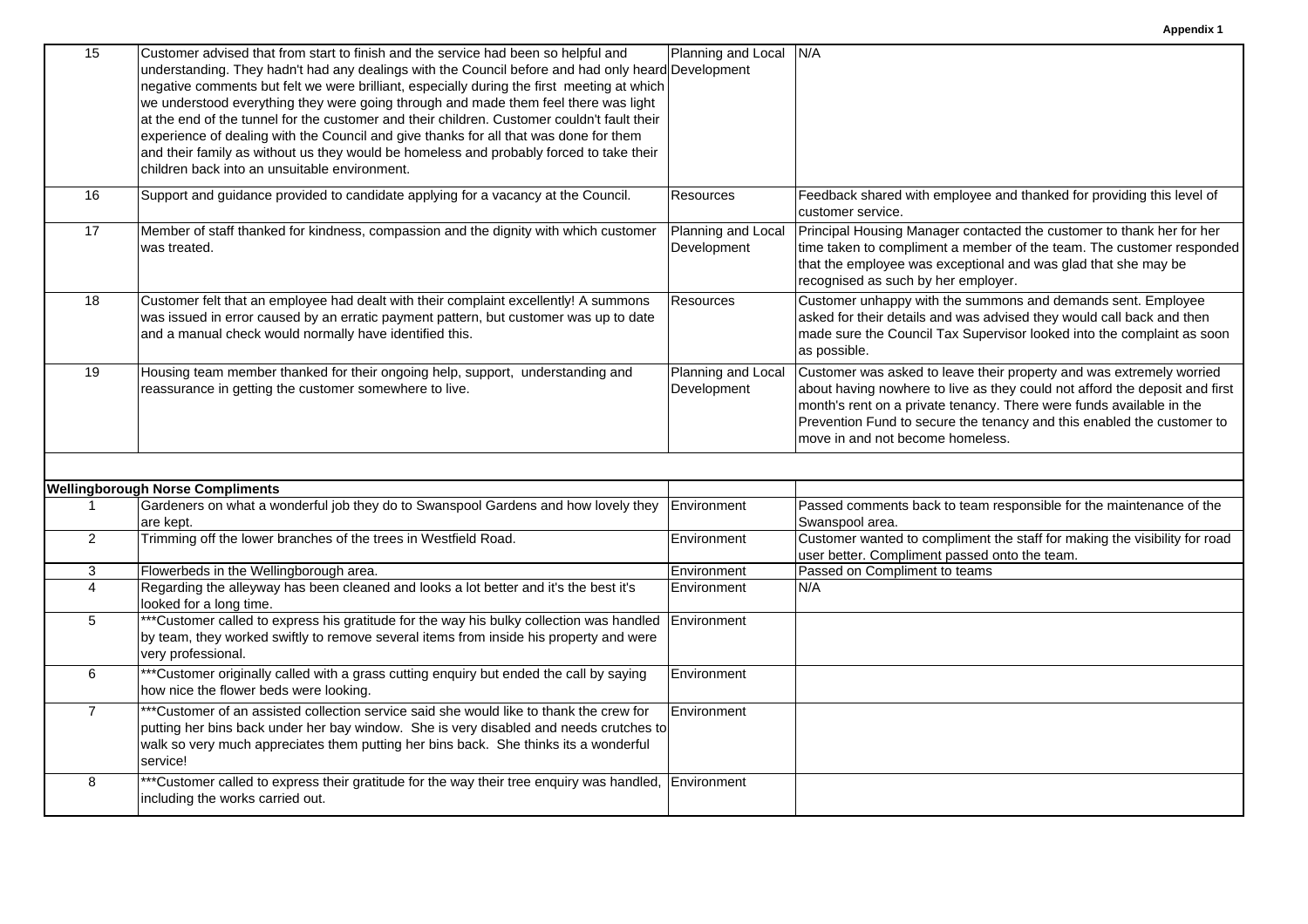| <b>Appendix 1</b> |  |  |  |  |
|-------------------|--|--|--|--|
|-------------------|--|--|--|--|

|    | ***Customer wanted to pass on their sincere thank to all Norse staff involved in the<br>maintenance of Doddington Road Cemetery for doing such a great job. Last Summer,<br>they had to contact us re the poor state of the cemetery and was having to cut the grass<br>themselves weekly around their deceased's grave and was finding it difficult as they are<br>a pensioner. However this Summer, they were delighted to congratulate us all as the<br>cemetery was looking lovely and well cared for. So 'Well Done everyone! and a big<br><b>Thank You.</b> | Environment |  |
|----|-------------------------------------------------------------------------------------------------------------------------------------------------------------------------------------------------------------------------------------------------------------------------------------------------------------------------------------------------------------------------------------------------------------------------------------------------------------------------------------------------------------------------------------------------------------------|-------------|--|
| 10 | ***Customer emailed to say thank you for our email regarding Assisted Refuse<br>Collection for their mother. The service was no longer required as their mother had<br>recently been admitted to a care home but wanted to take the opportunity to thank us for<br>providing the service.                                                                                                                                                                                                                                                                         | Environment |  |
|    | $\mathsf{I}^{***}$ = Received direct by Wellingborough Norse                                                                                                                                                                                                                                                                                                                                                                                                                                                                                                      |             |  |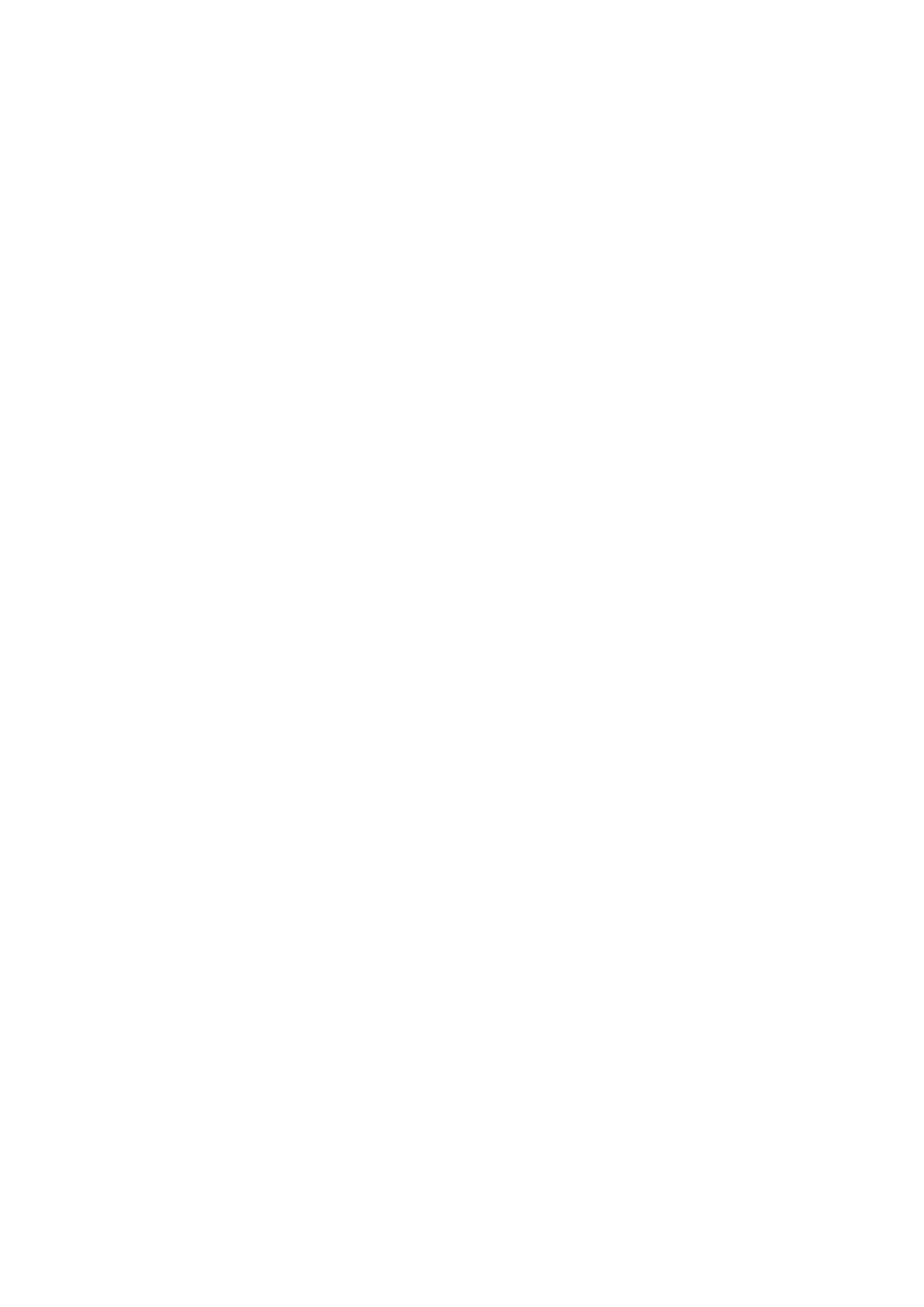| <b>Line Number</b> | <b>Comments</b>                                                                                                                                                                                                                                                                                                                                                 | <b>Service Area</b>               | <b>Action Taken</b>                                                                                                                                                                                                                                                                                                                                                                                                                                                                                                                                                                               | <b>Lessons Learnt</b>                                                                                                                                                                                                                                                                                                                                                                                   |
|--------------------|-----------------------------------------------------------------------------------------------------------------------------------------------------------------------------------------------------------------------------------------------------------------------------------------------------------------------------------------------------------------|-----------------------------------|---------------------------------------------------------------------------------------------------------------------------------------------------------------------------------------------------------------------------------------------------------------------------------------------------------------------------------------------------------------------------------------------------------------------------------------------------------------------------------------------------------------------------------------------------------------------------------------------------|---------------------------------------------------------------------------------------------------------------------------------------------------------------------------------------------------------------------------------------------------------------------------------------------------------------------------------------------------------------------------------------------------------|
|                    | Customer uses the cycle route around<br>Wellingborough, but has noticed that large section of<br>the route requires substantial maintenance, which<br>could cause damage to bikes or accidents.                                                                                                                                                                 | Planning and Local<br>Development | Initial email sent direct to customer to acknowledge comments and<br>to explain that the matter was being looked into further and that<br>another response would follow. A second email was sent with a<br>copy of our local cycle map detailing adopted routes and provided<br>details of the County Council Cycling routes officer.<br>No further email was received from the customer.                                                                                                                                                                                                         | N/A                                                                                                                                                                                                                                                                                                                                                                                                     |
| $\overline{2}$     | Customer's elderly mother wanted to enquire about<br>delivery date of the Link, but no-one was available to<br>take the call and was given a mobile number to call.<br>No-one was available to take the call from the<br>customer. There was cover for an officer on leave,<br>but no-one in the room at the time of the call and<br>voicemail was switched on. | <b>Resources</b>                  | Apology sent, with an explanation that voicemail was switched on.                                                                                                                                                                                                                                                                                                                                                                                                                                                                                                                                 | N/A                                                                                                                                                                                                                                                                                                                                                                                                     |
| 3                  | Customer concerned of health and safety hazard to<br>the public arising from unrestricted access to a<br>former gravel pit being used as a fishing lake.                                                                                                                                                                                                        | <b>Resources</b>                  | The concern was passed to the agent for the land owner requesting<br>action to be taken to restrict access.                                                                                                                                                                                                                                                                                                                                                                                                                                                                                       | Whilst the customer expected the Council to be able to<br>deal with this matter directly this has not been possible<br>as our powers are limited on private land.                                                                                                                                                                                                                                       |
| $\overline{4}$     | Unsure if property is lived in. Garden and roof untidy.<br>Property has become an eye sore.                                                                                                                                                                                                                                                                     | Planning and Local<br>Development | Officer in contact with customer who submitted concern and<br>updates being provided. As at 13/11/13 this has not been fully<br>resolved. It is understood that the tenant may be in dispute with the<br>landlord.                                                                                                                                                                                                                                                                                                                                                                                | N/A                                                                                                                                                                                                                                                                                                                                                                                                     |
| 5                  | Visited shopping centre and had three different<br>people approach about religious beliefs and<br>overbearing religious singing that dominated Market<br>Street. Customer unhappy at the unwanted attention<br>received from a religious group whilst trying to enjoy<br>the town centre beach event.                                                           | Community                         | Email sent to customer thanking for positive comments about event<br>and that these would be passed on to the organisers. Follow up<br>letter sent about religious approaches and advised that the Council<br>has no powers to prevent or contain such activities.                                                                                                                                                                                                                                                                                                                                | Whilst being sympathetic to the rights of the religious<br>groups, this enquiry (and other comments the council<br>was made aware of) should be taken into consideration<br>from the perspective of the unwanted attention putting<br>people off visiting the town centre. Council not always<br>able to meet customer expectations in respect of non<br>commercial activity by individuals and groups. |
| 6                  | Commercial skip overflowing and causing a<br>nuisance.                                                                                                                                                                                                                                                                                                          | Community                         | Enquiries were made and as no user was found and the company<br>was no longer in existence. We arranged for the bin to removed.                                                                                                                                                                                                                                                                                                                                                                                                                                                                   | N/A                                                                                                                                                                                                                                                                                                                                                                                                     |
| $\overline{7}$     | Dog fouling on open space and careless dog owners.                                                                                                                                                                                                                                                                                                              | Community                         | Response sent to customer advising of increased patrols in the area N/A<br>and asking for any specific details of the dog owners so future<br>incidents could be followed up.                                                                                                                                                                                                                                                                                                                                                                                                                     |                                                                                                                                                                                                                                                                                                                                                                                                         |
| 8                  | Complaint about problem of drinkers at the WWI<br>monument in All Hallows churchyard.                                                                                                                                                                                                                                                                           | Community                         | The Police were contacted. It was ascertained that this problem<br>had already been identified as a priority and was adopted as a Local<br>Investment Plan (LIP) for Swanspool by the Police for the month of<br>October. Customer's concerns were also forwarded to the Police<br>Inspector so that they could be logged with others and the Police<br>could make contact with them if they wished, particularly with<br>concerns about the Police response. We also made a commitment<br>to feedback what had been done by the Police following their next<br>Joint Action Group (JAG) meeting. | N/A                                                                                                                                                                                                                                                                                                                                                                                                     |
|                    | <b>Wellingborough Norse Comments</b>                                                                                                                                                                                                                                                                                                                            |                                   |                                                                                                                                                                                                                                                                                                                                                                                                                                                                                                                                                                                                   |                                                                                                                                                                                                                                                                                                                                                                                                         |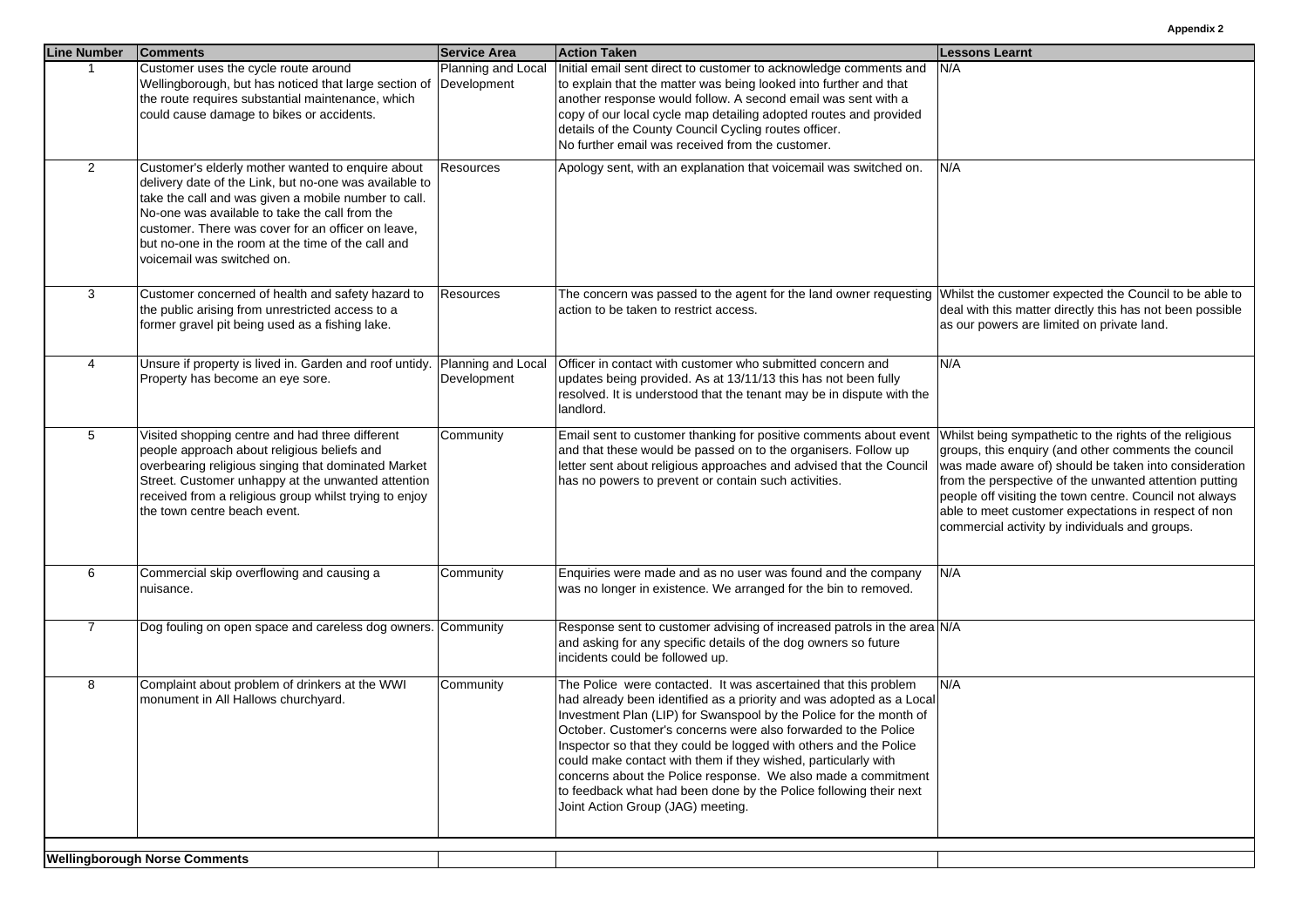| $\mathbf{1}$   | Fly tipping to the rear of property and nearby open<br>space fields.                                                               | Environment | A quantity of fly tipping had accumulated on the land to the rear of<br>Fulmar Lane. Arrangements were made for the following week to<br>recover the fly tipping.                                                                                                                                                                                                                                                                              | The council is not necessarily always aware of incidents<br>of fly tipping and we rely upon the public to report these.                                                                                                                                                                                                                                                                                          |
|----------------|------------------------------------------------------------------------------------------------------------------------------------|-------------|------------------------------------------------------------------------------------------------------------------------------------------------------------------------------------------------------------------------------------------------------------------------------------------------------------------------------------------------------------------------------------------------------------------------------------------------|------------------------------------------------------------------------------------------------------------------------------------------------------------------------------------------------------------------------------------------------------------------------------------------------------------------------------------------------------------------------------------------------------------------|
| $\overline{2}$ | Concern that the artificial flowers on display in the<br>town centre were not portraying the town in the most<br>favourable light. | Environment | Customer was advised that the artificial flowers were provided by<br>the Town Centre Partnership and was provided with the contact<br>details for this organisation. Customer was also advised about the<br>council's own arrangements for the display of fresh flowers.                                                                                                                                                                       | That residents tend to assume that all aspects of the<br>public realm are under the direct control of the council.<br>The reality is rather more complex with many partners<br>working together. The council doesn't necessarily have<br>the statutory powers or resources to respond to every<br>issue of concern raised by residents. These points were<br>conveyed to the customer in reply to their enquiry. |
| 3              | Local business dumping waste in local residents<br>bins.                                                                           | Environment | Two visits were made to the customer to verify the details of the<br>issue. On the second occasion the customer was not in. As a result<br>a visit was made to the new fast food outlet an they were asked if<br>they had a waste contract. They did not and as a result of this<br>Wellingborough Norse have now taken over their trade collections.<br>The outcome was very positive but the area is still be monitored.                     | None as we were very efficient and effective and<br>resolved the issue quickly.                                                                                                                                                                                                                                                                                                                                  |
| $\overline{4}$ | Bins not being checked if totally empty and left on the Environment<br>path in the way of pedestrians and wheel chair users.       |             | The customer asked two questions to which a response/explanation None.<br>was sent. Wet of compacted items do not always empty; customer<br>advised if this happens to use a garden tool to loosen. Regarding<br>bins left on the path, customer advised that teams do try and leave<br>bins neatly and without obstruction. Customer advised to provide<br>exact details (address and location) if there are future problems.                 |                                                                                                                                                                                                                                                                                                                                                                                                                  |
| $\overline{5}$ | Grass cuttings on Broad Green left on footpath after<br>the rain made the footpath very slippery.                                  | Environment | Manager called customer after investigation with grounds teams for<br>the area. The grass was cut on a particular wet day and despite<br>trying to blow the arisings away some may have been stuck to the<br>footpath. Reaffirmed with the team that every effort should be made<br>to leave all areas clean and safe before leaving site. Customer<br>made aware of this action and manager contact details given for<br>any future concerns. | Consideration to site safety should be a priority.                                                                                                                                                                                                                                                                                                                                                               |
| 6              | Grass cutting on land to the side of a property, but<br>large triangle piece not cut.                                              | Environment | Grass was missed in error and not cut. Instant response and<br>missed part was cut. Customer informed and responded this was an<br>excellent service.                                                                                                                                                                                                                                                                                          | To include missed area in work programmes.                                                                                                                                                                                                                                                                                                                                                                       |
| $\overline{7}$ | Comments - regarding why the giant beech tree has<br>been cut down?                                                                | Environment | Customer informed by email reasons for tree removal (diseased<br>tree).                                                                                                                                                                                                                                                                                                                                                                        | N/A                                                                                                                                                                                                                                                                                                                                                                                                              |
| 8              | Length of grass in Castle Fields and play equipment<br>looking very tatty.                                                         | Environment | Grass was cut for the third round cut (in line to meet required<br>schedule). Manager viewed the site and acknowledged some<br>patches hadn't been mowed well due to the length of the grass.<br>Advised that area around play equipment was cut with smaller<br>machinery and would be done once flower beds allowed.                                                                                                                         | N/A                                                                                                                                                                                                                                                                                                                                                                                                              |
| 9              | Multi story car park back stairs smell of urine and<br>several windows are broken. Ongoing issue with<br>smell and damage.         | Environment | Response given that stairwells are cleaned daily but smell had built N/A<br>up over time. Broken windows are on programme of work for this<br>location.                                                                                                                                                                                                                                                                                        |                                                                                                                                                                                                                                                                                                                                                                                                                  |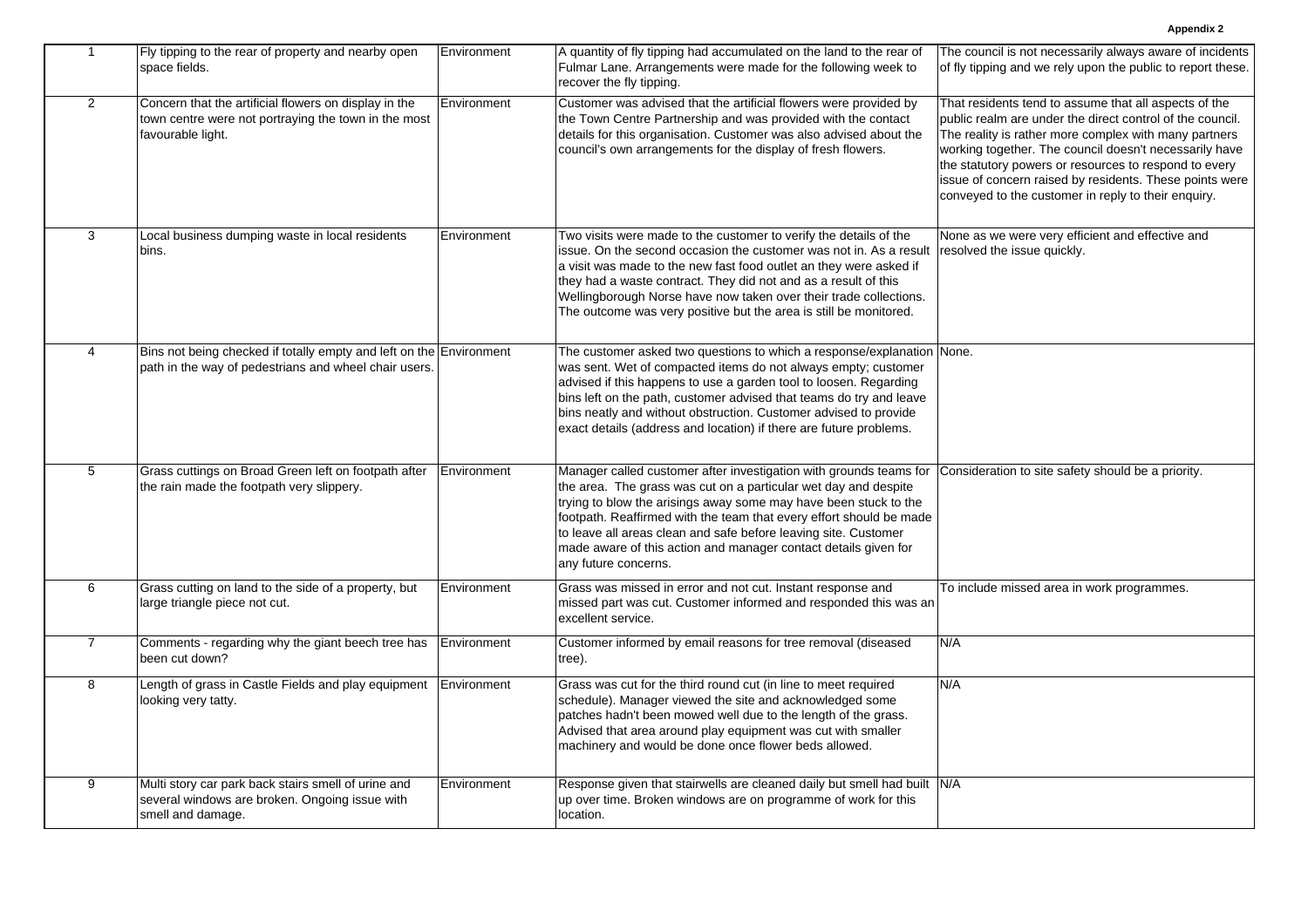| 10 | Customer commented on the mess that was left after Environment<br>the cutting of grass verges in Eastfield Road. The<br>grass was long and when cut was blowing around the<br>road and pavement and also the amount of rubbish<br>on the verge which was mowed over leaving<br>shredded metal shards and broken glass.                                                                                                               |             | Email sent to customer explaining that the grass was long due to<br>the spring growth and the number of cuts is determined by NCC and levels of litter to the cleansing charge hand prior to<br>BCW. Regards to the litter, picking should take place in advance of<br>the mowing, but this had not happened on this occasion. | Grounds teams have been instructed to report high<br>cutting and collect low levels themselves.                                                                |
|----|--------------------------------------------------------------------------------------------------------------------------------------------------------------------------------------------------------------------------------------------------------------------------------------------------------------------------------------------------------------------------------------------------------------------------------------|-------------|--------------------------------------------------------------------------------------------------------------------------------------------------------------------------------------------------------------------------------------------------------------------------------------------------------------------------------|----------------------------------------------------------------------------------------------------------------------------------------------------------------|
| 11 | Regarding bags of rubbish outside a specific<br>address.                                                                                                                                                                                                                                                                                                                                                                             | Environment | Site inspected and bags had disappeared. Customer advised to let<br>us know if bags of rubbish appear again at the location.                                                                                                                                                                                                   | N/A                                                                                                                                                            |
| 12 | Reporting a problem tree and the quality of lawn<br>mowing on Fairfield Road Isham and around the<br>village.                                                                                                                                                                                                                                                                                                                        | Environment | Response sent to customer advising that the land was maintained<br>by NCC and full contact details given.                                                                                                                                                                                                                      | N/A                                                                                                                                                            |
| 13 | Letter received regarding the garden waste<br>collections being stopped from November to<br>February. Customer dissatisfied at the prospect of<br>the withdrawal of the green waste collection service<br>at this time of year.                                                                                                                                                                                                      | Environment | Customer advised that the service is least used during October and The council needs to ensure that service reductions are<br>February and was being withdrawn in response to budget<br>pressures.                                                                                                                             | properly explained to customers so that their<br>expectations can be managed.                                                                                  |
| 14 | Resident is experiencing anti-social behaviour arising Environment<br>from pocket park due to fallen apples being thrown<br>and dangerous branches.                                                                                                                                                                                                                                                                                  |             | Customer advised that action could not be taken to remove the tree Unable to meet customer expectations<br>from the park.                                                                                                                                                                                                      |                                                                                                                                                                |
| 15 | Council tax rebate requested as felt that residents in<br>specific area do not receive the same level of service<br>as the rest of the BCW residents. Customer lives on<br>a private (unadopted) estate and is concerned that<br>services are not being provided that would otherwise<br>be furnished if they lived in an adopted area.<br>Customer is requesting a rebate on their Council tax<br>in lieu of services not provided. | Environment | Customer advised that no rebate is possible but that discussions<br>are in progress to seek to resolve issues arising from unadopted<br>status of the estate.                                                                                                                                                                  | Customer expectations unreasonable in the<br>circumstances.                                                                                                    |
| 16 | Residents putting black bins out on the Thursday<br>when green bins had just been collected the day<br>before.                                                                                                                                                                                                                                                                                                                       | Environment | Telephoned the customer and agreed to deliver calendars to the<br>residents to remind them of the schedule.                                                                                                                                                                                                                    | N/A                                                                                                                                                            |
| 17 | Bins being left out. This is not a complaint about the<br>service we provide or any failure on our part, it is a<br>complaint about residents leaving bins out.                                                                                                                                                                                                                                                                      | Environment | Warning letters sent to residents with a view to taking enforcement<br>action.                                                                                                                                                                                                                                                 | No                                                                                                                                                             |
| 18 | Request for service from residents to reduce the<br>growth of woodland trees to the rear of their Close.<br>This was a complex, multi-service issue that required<br>lengthy research, investigation and discussion before<br>a response could be given to the residents.<br>Residents were concerned about the growth of trees<br>to the rear of their properties.                                                                  | Environment | A meeting was held of officers and councillors to determine what<br>action, if any could be taken. The conclusion of this meeting was<br>that there were no grounds to reduce the growth of the trees given<br>that the wood was an established natural feature that pre-dated the<br>construction of the houses.              | Whilst residents concerns will always merit careful<br>consideration there will be occasions where requests for<br>service are unreasonable and cannot be met. |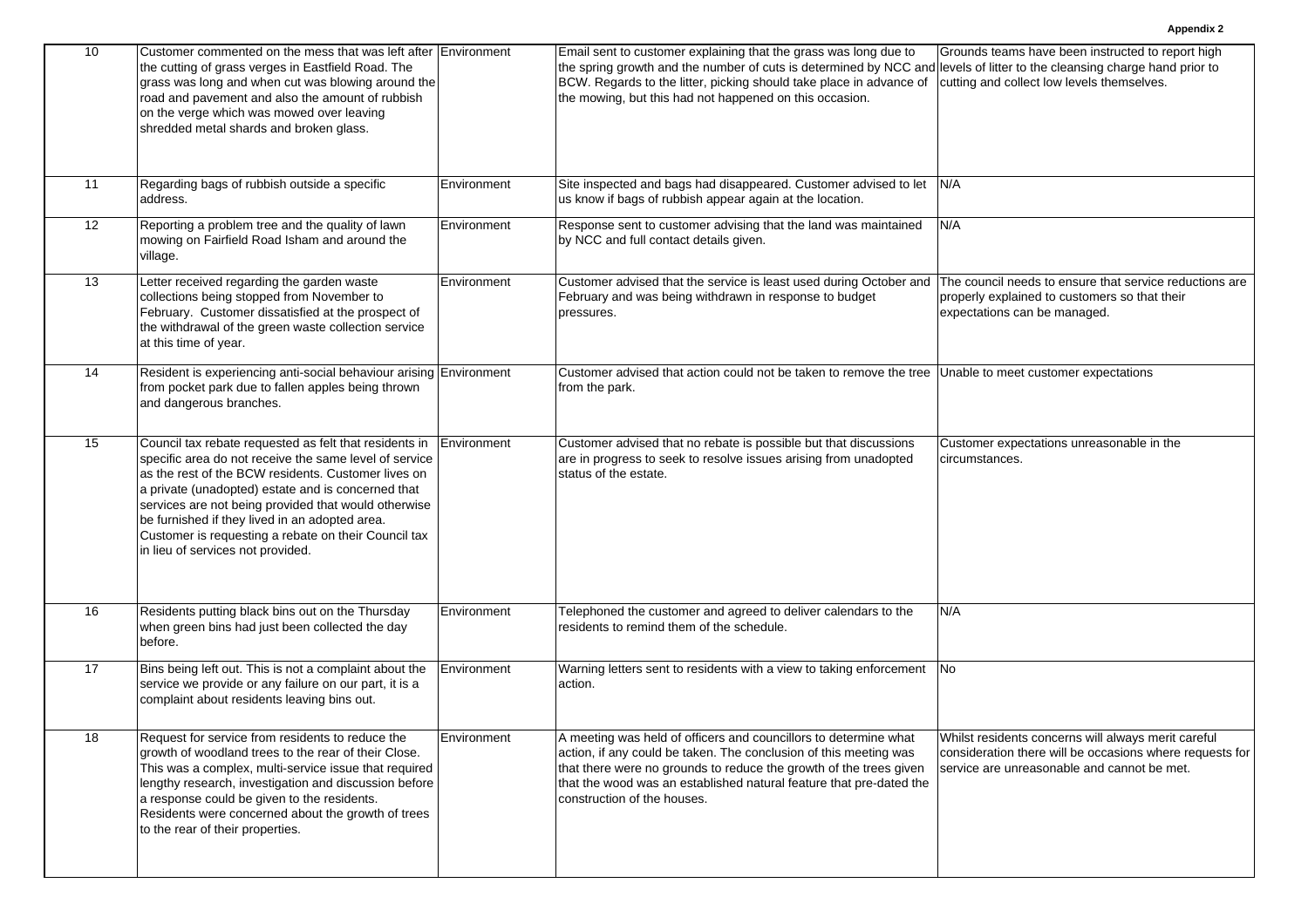| Appendix 2 |
|------------|
|------------|

| I Fly tipping at the rear of properties and broken fence I Environment | Investigation carried out but unable to trace the source of the | INo |
|------------------------------------------------------------------------|-----------------------------------------------------------------|-----|
| at property which is believed to be the source of the                  | rubbish. Fly tipping cleared from site and Wellingborough Homes |     |
| fly tipping.                                                           | repaired fence at rear of property.                             |     |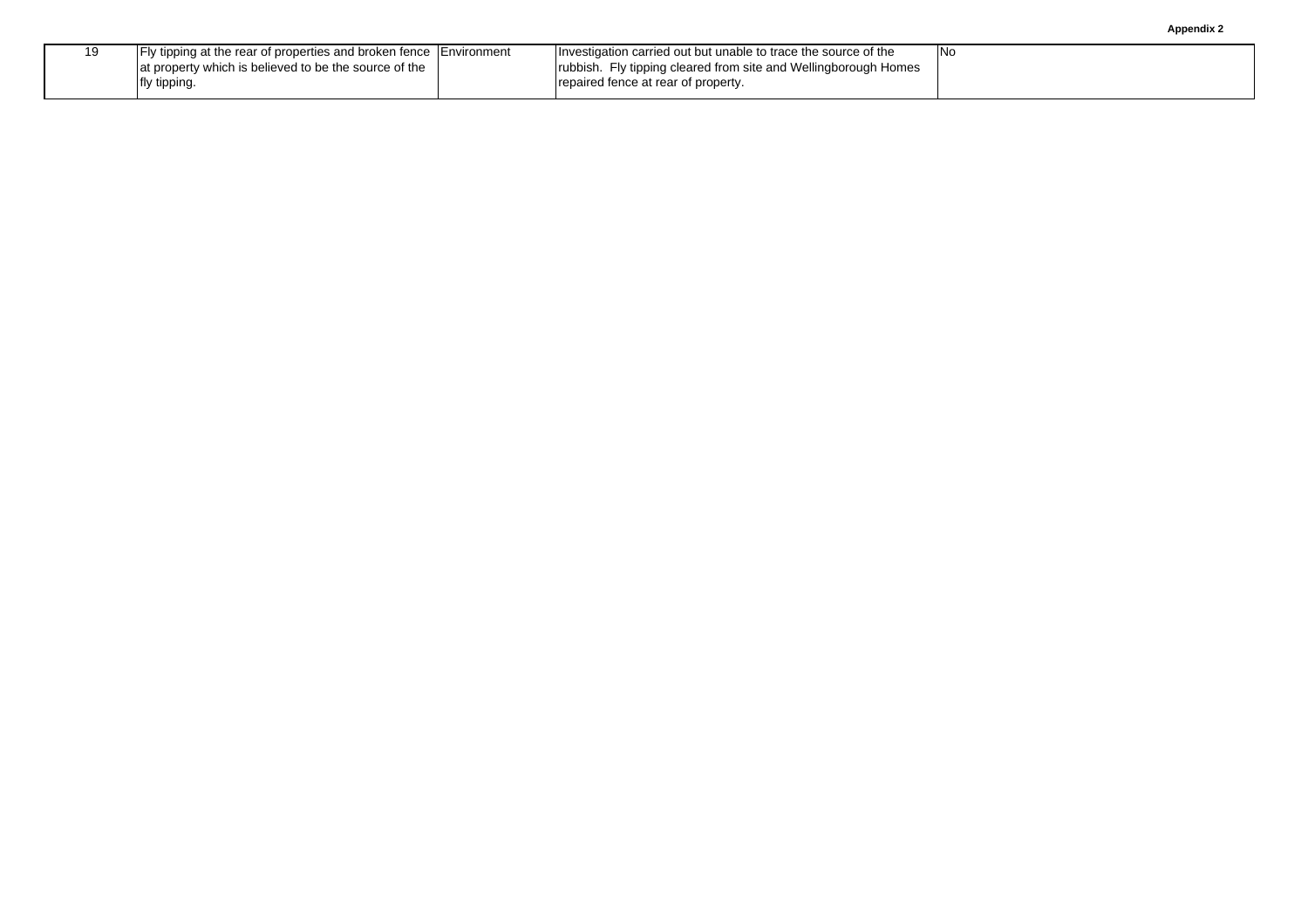| Line         | <b>Summary of</b><br><b>Number Complaint</b>                | <b>Service Area</b>                                |            | <b>Upheld Details</b>                                                                                                                                                                                                                                                                                                                                                                                                                            | <b>Action Taken</b>                                                                                                                                                                                                                                                                                                                                                                                                                                                                                                                                                                                                                           | <b>Lessons Learnt</b>                                                                                                      |
|--------------|-------------------------------------------------------------|----------------------------------------------------|------------|--------------------------------------------------------------------------------------------------------------------------------------------------------------------------------------------------------------------------------------------------------------------------------------------------------------------------------------------------------------------------------------------------------------------------------------------------|-----------------------------------------------------------------------------------------------------------------------------------------------------------------------------------------------------------------------------------------------------------------------------------------------------------------------------------------------------------------------------------------------------------------------------------------------------------------------------------------------------------------------------------------------------------------------------------------------------------------------------------------------|----------------------------------------------------------------------------------------------------------------------------|
| $\mathbf{1}$ | Lack of Council<br>response to noise<br>nuisance.           | <b>Community</b>                                   | No         | Noise from neighbour and the Council not<br>coming out when customer had called up.<br>The caller is well known to the service and<br>our partners and has been advised<br>repeatedly about his complaint and how it<br>will be dealt with.                                                                                                                                                                                                      | The complaint was dealt with in accordance with our<br>procedures and the complainant was calmer when<br>contacted.                                                                                                                                                                                                                                                                                                                                                                                                                                                                                                                           |                                                                                                                            |
| 2            | Housing and Council Finance<br>Tax benefit<br>overpayments. |                                                    | <b>No</b>  | Housing benefit and council tax benefit<br>claim was assessed correctly. Claim<br>assessed in accordance with<br>regulations/legislation.                                                                                                                                                                                                                                                                                                        | Supervisor investigated the case and discovered no error<br>had been made. Adjustments were due to claimants<br>change in circumstances and time of year in which this<br>happened. Response send advising of this and assuring<br>that assessment was correct.                                                                                                                                                                                                                                                                                                                                                                               | N/A                                                                                                                        |
| 3            | Unhappy with the<br>handling of a<br>reported issue.        | <b>Planning and</b><br>Local<br><b>Development</b> |            | In Part Reporting of property issue escalated<br>inappropriately and dissatisfaction of<br>employee's approach in handling the case.                                                                                                                                                                                                                                                                                                             | Principal manager took control of the matter and<br>corresponded with the complainant and held meetings with<br>them and other appropriate parties to gather facts and fully<br>understand the issues being raised. This matter is ongoing<br>and the principal manager is still corresponding with the<br>complainant in order to facilitate an improved future<br>relationship. Employee was advised that the reported<br>issue could have been dealt with slightly different and took<br>this on board for future cases.                                                                                                                   | N/A                                                                                                                        |
| 4            | Council tax<br>summons.                                     | <b>Finance</b>                                     | <b>Yes</b> | Customer had emailed in to ask for their<br>adjusted bill to be emailed as well as<br>posted so that they could make<br>when acting upon their instructions and as<br>a consequence they did not receive the<br>notice and did not pay. Following this<br>reminder letters and a summons with costs<br>were issued, however complainant was<br>abroad for three months so did not receive<br>them and was only aware of them on their<br>return. | Customer contacted the team, and originally advised he<br>could not have the summons and costs removed.<br>Customer then made payment in full but wanted to make a did not read it carefully, as if we had the<br>arrangements to pay. This was not noticed   formal complaint. Having reviewed the complainant's<br>original email, it showed their request for an email copy<br>and confirmed their intention to pay, so the summons and<br>costs were removed from the account.                                                                                                                                                            | Complainant's letter was received at a<br>particularly busy time, however we clearly<br>situation would have been avoided. |
| 5            | Closure of alley way. Planning and                          | Local<br><b>Development</b>                        | No         | council were blocking any chance of a<br>resolution. Unfortunately the customer had<br>no officer details of any earlier<br>conversations he'd had.                                                                                                                                                                                                                                                                                              | Customer felt frustrated because he felt the Customer was contacted by telephone to obtain full<br>information and it transpired the request was not to shut<br>off an alleyway but to close off a cul-de-sac. We agreed to<br>explore the viability of this which initially included working<br>with Police Community Safety Team and internal<br>colleagues. A site visit was be carried out together with<br>the complainant, who now has direct contact details for the<br>appropriate officer dealing with this. Complainant is<br>content that they we are listening and their suggestion as<br>to how to resolve it is being explored. |                                                                                                                            |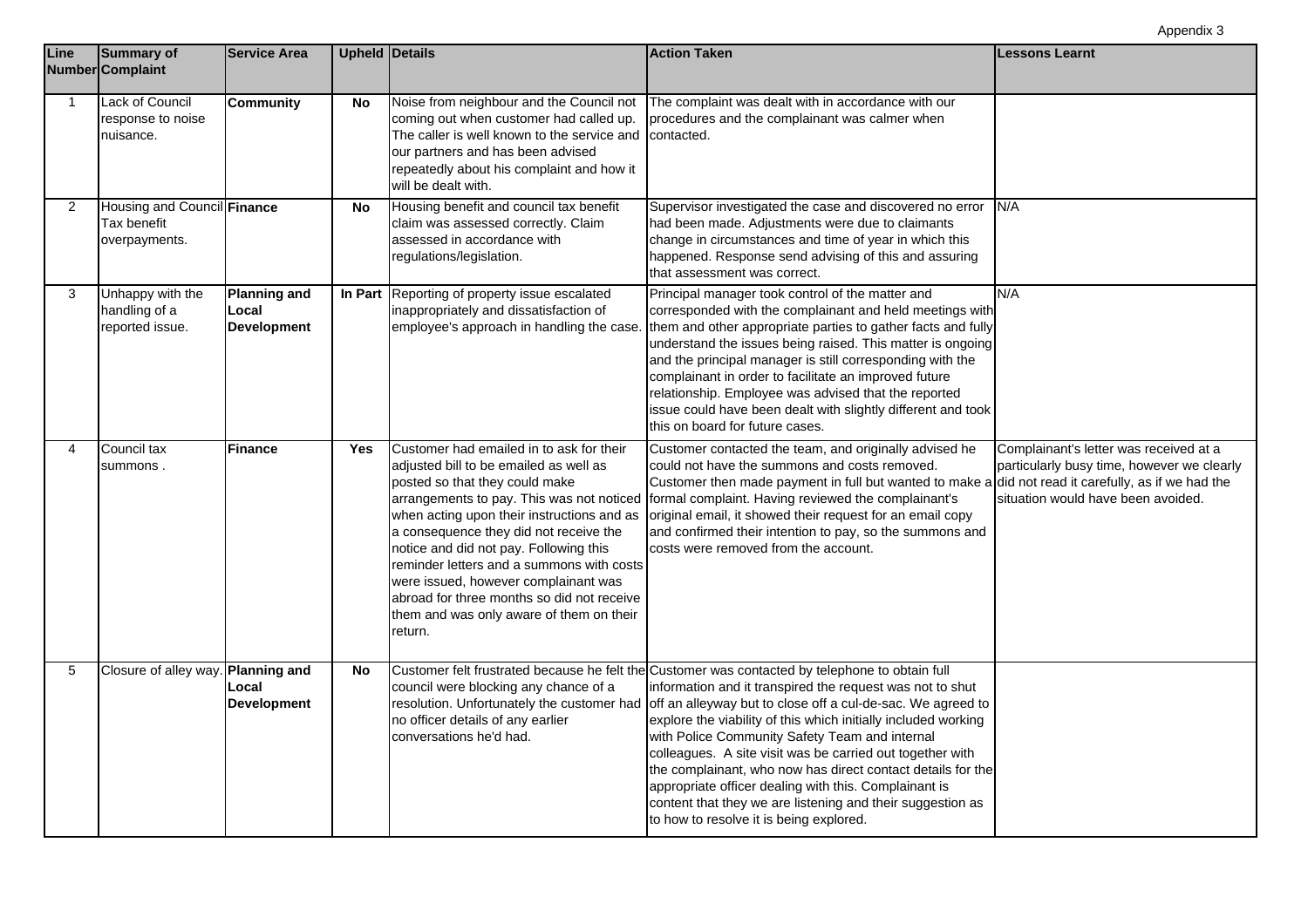| 6  | Decline of the town<br>centre.                                                                                                                 | <b>Planning and</b><br>Local<br><b>Development</b> | No  | effort is being made to improve local<br>facilities and services.                                                                                                                                                                                                                                                                                                                                                           | Complainant dissatisfied with the course of Complainant advised, by letter, of the extent of<br>town centre regeneration asserting that no improvements undertaken and planned to regenerate the<br>town centre.                                                                                                                                                                                                                                                     | Council to seek to raise the profile of town<br>centre regeneration activities and projects<br>so public are aware of work undertaken and<br>planned.                                                                                                                                                                                                                                                           |
|----|------------------------------------------------------------------------------------------------------------------------------------------------|----------------------------------------------------|-----|-----------------------------------------------------------------------------------------------------------------------------------------------------------------------------------------------------------------------------------------------------------------------------------------------------------------------------------------------------------------------------------------------------------------------------|----------------------------------------------------------------------------------------------------------------------------------------------------------------------------------------------------------------------------------------------------------------------------------------------------------------------------------------------------------------------------------------------------------------------------------------------------------------------|-----------------------------------------------------------------------------------------------------------------------------------------------------------------------------------------------------------------------------------------------------------------------------------------------------------------------------------------------------------------------------------------------------------------|
|    | <b>Housing benefits</b><br>being stopped.                                                                                                      | <b>Finance</b>                                     | Yes | Complainant was told by WHomes that<br>benefit had been stopped. Rushed to the<br>council to provide information; not happy at information in the post box.<br>having to wait to be seen by an advisor as<br>daughter was unwell and undergoing<br>serious medical treatment. Claim had only<br>been suspended and customer had been<br>given a month to provide the information<br>but they had to wait to see an advisor. | Customer advised that their claim wasn't stopped but<br>suspended and that if they were in a rush to put                                                                                                                                                                                                                                                                                                                                                             | Sometimes need to be flexible.                                                                                                                                                                                                                                                                                                                                                                                  |
| 8  | Default notice for<br>council tax bill.                                                                                                        | Finance                                            | Yes | Customer complained that we were<br>'harassing' them by sending too many<br>notices, however on checking we did not<br>send anything more than they needed to<br>receive. However, some of the notices<br>were issued as payments had been<br>allocated to an incorrect invoice. An<br>apology for this error had already been<br>made prior to this complaint being<br>received.                                           | Following the apology on the phone and the new<br>agreement we had made for payments, and officer called<br>to clarify the details for the new arrangement.                                                                                                                                                                                                                                                                                                          | Customers do not always understand that<br>we have to issue notices because<br>legislation says we have to. Sometimes our<br>systems seem over complicated, as each<br>amendment on the system tends to<br>generate a letter to the customer, which can<br>be confusing.                                                                                                                                        |
| 9  | Complaint regarding Community<br>a neighbours and<br>not heard anything<br>from the Council<br>after sending a<br>booklet in two weeks<br>ago. |                                                    | No  | was doing anything' because the booklet<br>they'd handed in could not be located and<br>the council rather than Wellingborough<br>Homes.                                                                                                                                                                                                                                                                                    | Complainant initially felt as though 'no-one Complainant was contacted and the process was<br>explained. The complaint was passed on to<br>Wellingborough Homes to investigate and take appropriate improved. In this instance, it is unknown<br>we were unsure why it would have come to action. Complainant was informed of action taken and<br>advised what to do and also to expect contact to be made<br>by Wellingborough Homes who were taking up the matter. | It is always important to obtain facts and<br>understand where matters could be<br>who advised for the booklet (presumably<br>diary sheets) should be returned to the<br>council, which caused frustration to the<br>complainant. More needs to be done to<br>ensure those contacting the council are<br>given accurate advice - sometimes that is<br>just to sign post or refer to the appropriate<br>officer. |
| 10 | Behaviour of a<br>member of staff in<br>benefits towards a<br>customer.                                                                        | <b>Finance</b>                                     | Yes | Behaviour of a member of staff in benefits<br>towards a customer.                                                                                                                                                                                                                                                                                                                                                           | Investigation held and issues raised with the employee<br>concerned. Letter of apology sent to customer.                                                                                                                                                                                                                                                                                                                                                             |                                                                                                                                                                                                                                                                                                                                                                                                                 |
| 11 | Housing situation<br>and housing benefit<br>and council tax<br>arrears.                                                                        | Finance                                            | No  | Dispute over rent and council tax arrears<br>due to an error by the Council and the<br>complainant's inability to bid on a bigger<br>property. Summons costs added to the<br>account and seeking these to be withdrawn summons costs were withdrawn.<br>and the account resolved and<br>compensation.                                                                                                                       | Complainant advised that self employed benefit claims will<br>always be subject to variation due to the fluctuating nature<br>of income requiring assessment but no error had been<br>made by the Council. As a gesture of goodwill the                                                                                                                                                                                                                              |                                                                                                                                                                                                                                                                                                                                                                                                                 |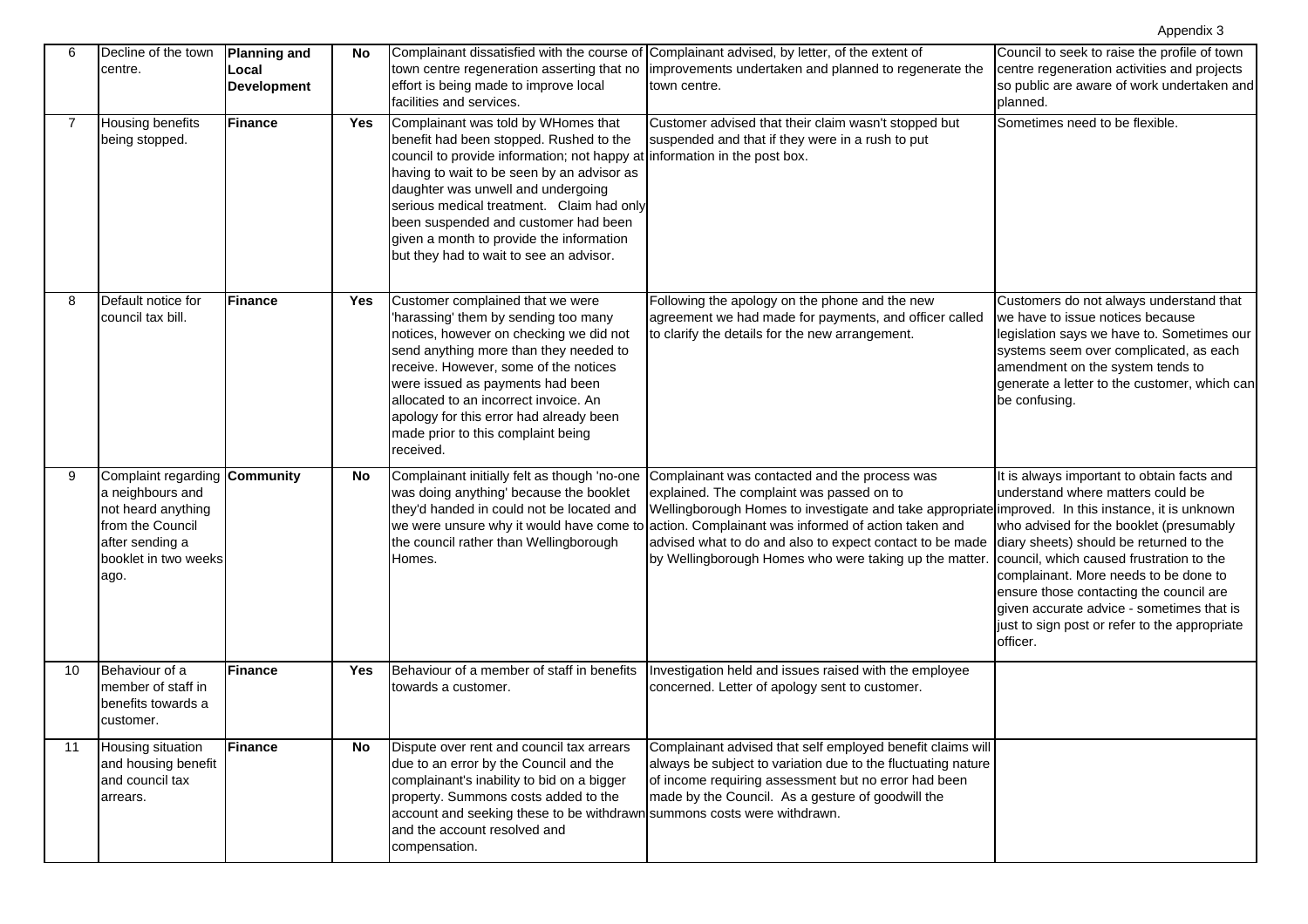| $12 \overline{ }$ | Waiting for a<br>decision on benefit<br>claim.               | Finance                                            | No        | Application made for backdated Housing<br>Benefits and still waiting a decision.                                                                                                                                                                                                                                                                                                                                                                                                                                                                                   | Claimant had made two backdate requests and was sent<br>two decision notices at the time of the request. Nothing<br>had gone wrong - procedures were followed and the<br>claimant notified of the outcome.                                                                                                                                                                                                                                                                                                                                                                                                                                                                              | N/A                                                                                                                                                                                                                                                                                                                                                                                                                                                                                                                                                                                                                                                        |
|-------------------|--------------------------------------------------------------|----------------------------------------------------|-----------|--------------------------------------------------------------------------------------------------------------------------------------------------------------------------------------------------------------------------------------------------------------------------------------------------------------------------------------------------------------------------------------------------------------------------------------------------------------------------------------------------------------------------------------------------------------------|-----------------------------------------------------------------------------------------------------------------------------------------------------------------------------------------------------------------------------------------------------------------------------------------------------------------------------------------------------------------------------------------------------------------------------------------------------------------------------------------------------------------------------------------------------------------------------------------------------------------------------------------------------------------------------------------|------------------------------------------------------------------------------------------------------------------------------------------------------------------------------------------------------------------------------------------------------------------------------------------------------------------------------------------------------------------------------------------------------------------------------------------------------------------------------------------------------------------------------------------------------------------------------------------------------------------------------------------------------------|
| 13                | <b>Council Tax Court</b><br>summons issued for<br>property.  | Finance                                            | <b>No</b> | Council Tax Court summons for property<br>being rented out.                                                                                                                                                                                                                                                                                                                                                                                                                                                                                                        | Summons was issued as we had not been informed of a<br>change of circumstance.                                                                                                                                                                                                                                                                                                                                                                                                                                                                                                                                                                                                          | Customer had ignored two reminders prior<br>to the summons and also insisted we had<br>received information about the new tenants,<br>but a thorough search failed to locate any<br>evidence of this.                                                                                                                                                                                                                                                                                                                                                                                                                                                      |
| 14                | <b>Benefit</b><br>overpayment.                               | <b>Finance</b>                                     | Yes       | Customer felt that their claim had been<br>been advised of a change in their<br>circumstances (starting work). Customer<br>was paid benefit beyond the change in<br>circumstances on the basis of their JSA<br>entitlement. Notification was received via<br>customer had started work. The claim was<br>subsequently cancelled back to the date of their claim.<br>working and an overpayment of Housing<br>Benefit was created. Customer felt that<br>they should not have to pay all of it back as<br>they had informed us when their<br>circumstances changed. | Contacted customer by telephone to discuss the situation<br>handled incorrectly and stated that we had and explain why their benefit was cancelled. Explained the<br>procedures that led to the suspension of their benefit and<br>then the cancellation. Officer tried to establish when and<br>where the customer had provided the documents that were also be noted that customer service staff<br>referred to but they could not be clear as to who they gave<br>them to or when they'd been provided. Explained to<br>Jobcentreplus several months later that the customer that no evidence had been received and that<br>benefit regulations had been followed in the handling of | In this particular case, no lesson has been<br>learnt. It should be noted that benefit staff<br>followed the correct procedures when<br>handling the customer's claim. It should<br>should continue to apply the set procedures<br>when customer's contact the office to<br>provide documentation. There is no<br>evidence to suggest that the correct<br>procedures had not been followed in this<br>case. This was explained to the customer<br>and their appeal rights were also explained.<br>Customer stated by telephone that they did<br>not wish to proceed with any benefit appeal<br>and did not wish to follow through with their<br>complaint. |
| 15                | Member of staff at<br>Orient Way office for<br>the Wellibus. | <b>Community</b>                                   | <b>No</b> | Member of staff at the office for the<br>Wellibus. The Wellibus is not a council run<br>service, as had been assumed by the<br>complainant.                                                                                                                                                                                                                                                                                                                                                                                                                        | Reply sent to complainant explaining that the council does N/A<br>not run the Wellibus service. Details of the managing<br>organisation were given, along with guidance about how to<br>access their complaints procedure. A link to a leaflet was<br>forwarded, to help complainant.                                                                                                                                                                                                                                                                                                                                                                                                   |                                                                                                                                                                                                                                                                                                                                                                                                                                                                                                                                                                                                                                                            |
| 16                | Benefits being<br>stopped.                                   | <b>Finance</b>                                     | <b>No</b> | Benefits have stopped.                                                                                                                                                                                                                                                                                                                                                                                                                                                                                                                                             | Assessor sent postal intervention form to review claim to<br>establish that circumstances had not changed. Claimant<br>failed to return so claim was suspended and cancelled.<br>Assessor contacted claimant direct, sent another review<br>form and explained what information was needed.                                                                                                                                                                                                                                                                                                                                                                                             | N/A                                                                                                                                                                                                                                                                                                                                                                                                                                                                                                                                                                                                                                                        |
| 17                | Council tax and<br>housing benefit.                          | Finance                                            | No        | Customer was chasing information that<br>had been sent in but had not allowed<br>enough time for us to process.                                                                                                                                                                                                                                                                                                                                                                                                                                                    | Customer also called in and subsequently resolved his<br>issue. Supervisor wrote to customer to clarify this and to<br>confirm all issues had been resolved.                                                                                                                                                                                                                                                                                                                                                                                                                                                                                                                            | None                                                                                                                                                                                                                                                                                                                                                                                                                                                                                                                                                                                                                                                       |
| 18                | Being refused<br>housing due to rent<br>arrears.             | <b>Planning and</b><br>Local<br><b>Development</b> | <b>No</b> | Daughters refusal of housing. Applicant's<br>parent queried the decision to withdraw the were disputing that they had arrears.<br>offer of a Keyways property due to<br>daughter's arrears.                                                                                                                                                                                                                                                                                                                                                                        | Applicant was asked to provide proof of rent paid as they                                                                                                                                                                                                                                                                                                                                                                                                                                                                                                                                                                                                                               | Allocations acted in accordance with<br><b>Allocation Policy</b>                                                                                                                                                                                                                                                                                                                                                                                                                                                                                                                                                                                           |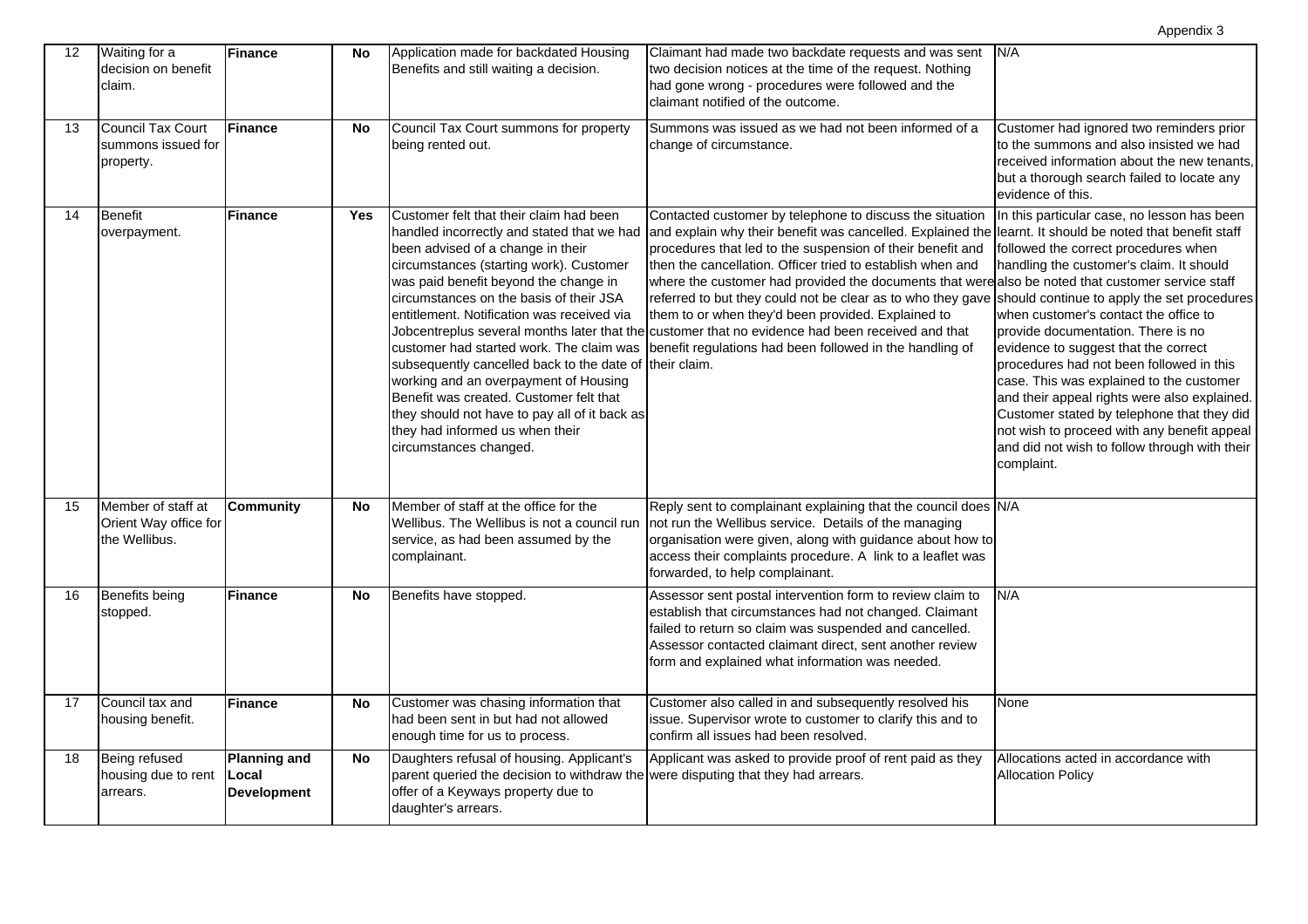|    |                                                                                                   |                                                    |            |                                                                                                                                                                                                                                                                                    |                                                                                                                                                                                                                                                                                                                                                                                                                                                                                                                                                                     | Appendix 3                                                                                                   |
|----|---------------------------------------------------------------------------------------------------|----------------------------------------------------|------------|------------------------------------------------------------------------------------------------------------------------------------------------------------------------------------------------------------------------------------------------------------------------------------|---------------------------------------------------------------------------------------------------------------------------------------------------------------------------------------------------------------------------------------------------------------------------------------------------------------------------------------------------------------------------------------------------------------------------------------------------------------------------------------------------------------------------------------------------------------------|--------------------------------------------------------------------------------------------------------------|
| 19 | Documents not<br>returned after<br>submitted with<br>housing and council<br>tax benefit forms.    | Finance                                            | No         | Customer not received personal<br>documents back via post after benefit<br>assessed.                                                                                                                                                                                               | Matter was investigated by senior team member. All items<br>received were checked and returned via post. Letter sent<br>to customer advising they may wish to check with the<br>Royal Mail whether they have any post reported missing.                                                                                                                                                                                                                                                                                                                             |                                                                                                              |
| 20 | Processing of<br>housing and council<br>tax benefit claim.                                        | Finance                                            | <b>Yes</b> | Length of time taken to assess housing<br>and council tax benefit. Claim came in but<br>Fraud Department kept documents.                                                                                                                                                           | Fraud team contacted and decision made to action the<br>claim.                                                                                                                                                                                                                                                                                                                                                                                                                                                                                                      | To make that decision earlier                                                                                |
| 21 | Bailiffs knocking on<br>door for non<br>payment of Council<br>Tax.                                | Finance                                            | No         | Bailiffs for non-payment of Council Tax,<br>benefit claim form. Bailiffs were instructed<br>to collect as we had not had any contact<br>from the customer.                                                                                                                         | Customer complained that we had sent the Having checked our records we had already sent several<br>claim forms out and emails asking for claimant to contact<br>when they had asked numerous times for a us to discuss. However we had not received any response<br>and as a result the hold we had agreed was removed and<br>recovery continued. We emailed asking if they still<br>required a claim form and said we would hold pending<br>response. Customer did respond and has now received a<br>claim form. Bailiff action is on hold pending return of this. | <b>No</b>                                                                                                    |
| 22 | Empty property for 2 Planning and<br>years. Reported and Local<br>has never been<br>acknowledged. | <b>Development</b>                                 | <b>Yes</b> | Empty house and very untidy condition.<br>Reported to the Council but no response<br>received.                                                                                                                                                                                     | Officer was seeking to resolve the problem identified by<br>complainant rather than reply to the complaint about it not<br>being dealt with.                                                                                                                                                                                                                                                                                                                                                                                                                        | Should have diaried date for response to<br>complaint.                                                       |
| 23 | Both have received<br><b>Council Tax</b><br>demands.                                              | Finance                                            | Yes        | & one for Mrs A. Summons were issued in<br>error caused by an erratic payment pattern,<br>but customer was up to date and manual<br>check would normally identify this.                                                                                                            | Council tax demands received one for Mr A Summons and associated costs were removed and a letter Investigation ongoing to determine why<br>of apology was sent.                                                                                                                                                                                                                                                                                                                                                                                                     | account was picked up for summons as it<br>was inappropriate. Call has been raised<br>with Capita to advise. |
| 24 | Length of time to<br>implement change of<br>circumstances.                                        | Finance                                            | No         | The length of time to process housing<br>benefit claim.                                                                                                                                                                                                                            | Nothing went wrong. The customer did not provide the<br>correct information despite being asked for it. That was<br>why it seemed to take a longer time to assess their claim.                                                                                                                                                                                                                                                                                                                                                                                      | N/A                                                                                                          |
| 25 | Planning complaint<br>regarding<br>development that<br>had been approved.                         | <b>Planning and</b><br>Local<br><b>Development</b> | No         | The complaint was to do with the layout of<br>a development and that their comments<br>had not been taken into account when the<br>Planning Committee considered the<br>application. The committee did and the<br>layout was altered but not to the<br>complainant's satisfaction. | Nothing - the complainant's comments were taken in to<br>account and the layout was altered.                                                                                                                                                                                                                                                                                                                                                                                                                                                                        | Need to ensure that planning complaints<br>are correctly recorded and channelled.                            |
| 26 | Delay in<br>assessment/<br>payment of housing<br>benefit.                                         | <b>Finance</b>                                     |            | In Part Customer misadvised about tenant's claim<br>to emails and telephone messages that<br>were left.                                                                                                                                                                            | Manager investigated and responded advising of reasons<br>and alleged that no response was received for delays in assessment/payment and the impact of the<br>tenant's non-compliance with requests and anomalies in<br>claim. Apology given for being misadvised.                                                                                                                                                                                                                                                                                                  |                                                                                                              |
|    | <b>Wellingborough Norse Complaints</b>                                                            |                                                    |            |                                                                                                                                                                                                                                                                                    |                                                                                                                                                                                                                                                                                                                                                                                                                                                                                                                                                                     |                                                                                                              |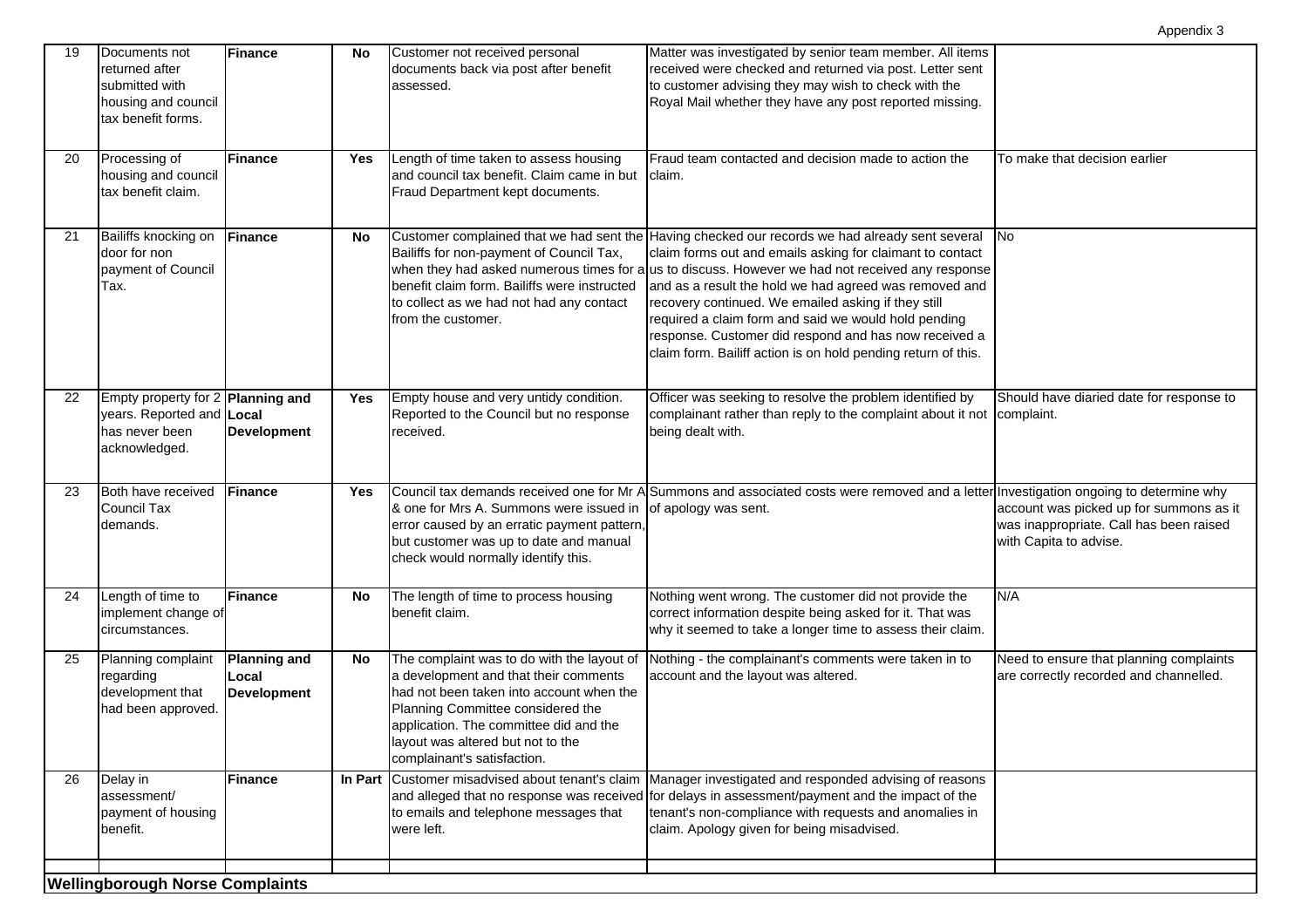| 27 | Condition of the A45 Environment<br>after the cutting back<br>of shrubbery. |                    | Yes        | Appalling state of the verges and central<br>reservation following the grass and<br>shrubbery cutting on the A45.                                                                                | Area in need of cleansing delayed due to operational<br>restrictions. Work was planned in and the complainant<br>was advised of this.                                                                                                                                                                                                | None.                                                                                                                        |
|----|-----------------------------------------------------------------------------|--------------------|------------|--------------------------------------------------------------------------------------------------------------------------------------------------------------------------------------------------|--------------------------------------------------------------------------------------------------------------------------------------------------------------------------------------------------------------------------------------------------------------------------------------------------------------------------------------|------------------------------------------------------------------------------------------------------------------------------|
| 28 | Rubbish in car park <b>Environment</b><br>area of Shearwater<br>Lane.       |                    | <b>Yes</b> | Dumped rubbish in car park area of<br>Shearwater Lane and un-emptied bins with<br>rubbish piled high and now accessed by a<br>fox.                                                               | Waste bins had been tipped over by vandals,<br>contaminated recycling bins, fly tipped waste. This is an<br>ongoing problem in this area despite considerable efforts<br>to educate and enforce. Un-numbered and contaminated<br>bins were removed together with all loose waste. Visited<br>the customer to advise of action taken. | None.                                                                                                                        |
| 29 | Poor level of<br>amenity<br>maintenance<br>services in the<br>area/estate.  | <b>Environment</b> | No         | Restated complaint of a year ago that<br>resident was not receiving the same level<br>of amenity services as other parts of the<br>borough.                                                      | Complainant that they receive the same level of service<br>from the Borough Council as equivalent areas of the<br>Borough to the estate. Customer was also advised that<br>grounds maintenance tasks are carried out in their area by provide.<br>Northamptonshire County Council.                                                   | Residents regrettably sometimes develop<br>misunderstandings about the range and<br>level of services the council is able to |
| 30 | Unable to carry out<br>burial of a relative on<br>desired date.             | <b>Environment</b> | <b>No</b>  | a high number of burials during this time.<br>The family wanted to bury their loved one<br>and we were unable to accommodate them<br>at the time that suited them.                               | Delay to burial for up to three weeks due to Communicated with complainant and liaised about suitable N/A<br>dates. It evolved the issue was with the funeral director<br>and not so much the Council.                                                                                                                               |                                                                                                                              |
| 31 | Grass cutting in<br>specific areas of the<br>Borough.                       | <b>Environment</b> | <b>No</b>  | Complaint regarding grass cutting in<br>specific areas of the Borough. The grass<br>cutting was not complete as the edges<br>were not strimmed and cut grass not<br>collected and taken away.    | Complainant felt that the standard of grass cutting had<br>declined. A Wellingborough Norse manager visited the<br>areas cited by the complainant and inspected the quality of<br>the work. The manager reported that the work had been<br>carried out to the required standard. The complainant was<br>advised accordingly.         | It is not always possible to meet the<br>expectations of residents.                                                          |
| 32 | Maintenance at<br>Finedon Cemetery.                                         | <b>Environment</b> | No         | maintain and this had been harmed by<br>weed killer.                                                                                                                                             | Customer had laid turf on three graves they Customer advised that this was the responsibility of<br>Finedon Parish Council as it was their contractor who<br>would have carried out the work.                                                                                                                                        | N/A                                                                                                                          |
| 33 | Behaviour of<br>employee.                                                   | <b>Environment</b> | <b>No</b>  | Operator of equipment in the Swanspool<br>Gardens.                                                                                                                                               | Matter investigated but no evidence of ill-doing by<br>employees. Customer contacted by the manager and<br>advised of investigation, outcome and that the team had<br>been reminded of their obligations.                                                                                                                            | N/A                                                                                                                          |
| 34 | State of the<br>flowerbeds in<br>Croyland Gardens.                          | Environment        | Yes        | Complaint from resident to a Councillor<br>regarding the flowerbeds in Croyland<br>Gardens.                                                                                                      | The bed in question was being maintained by BCW and a N/A<br>response was sent to the Councillor advising of this and<br>provided an update on the matter.                                                                                                                                                                           |                                                                                                                              |
| 35 | Grass not being cut<br>next to property.                                    | Environment        | <b>No</b>  | Complaint regarding the verge at the side<br>of property which is not being mown and<br>attracts fly-tipping.                                                                                    | Response sent to customer and was referred to the land<br>owner Wellingborough Homes. Wellingborough Homes<br>also informed.                                                                                                                                                                                                         | N/A                                                                                                                          |
| 36 | Hedgerow<br>maintenance to<br>property.                                     | Environment        | Yes        | Concerned about the overgrown state of<br>the hedge to the front of their property.<br>There had been some ambiguity about the<br>responsibility for maintenance of this<br>amenity in the past. | Wellingborough Norse responded and reduced the size of<br>the hedge.                                                                                                                                                                                                                                                                 | Clarification is required for some residents<br>in respect of responsibility for the<br>maintenance of amenities.            |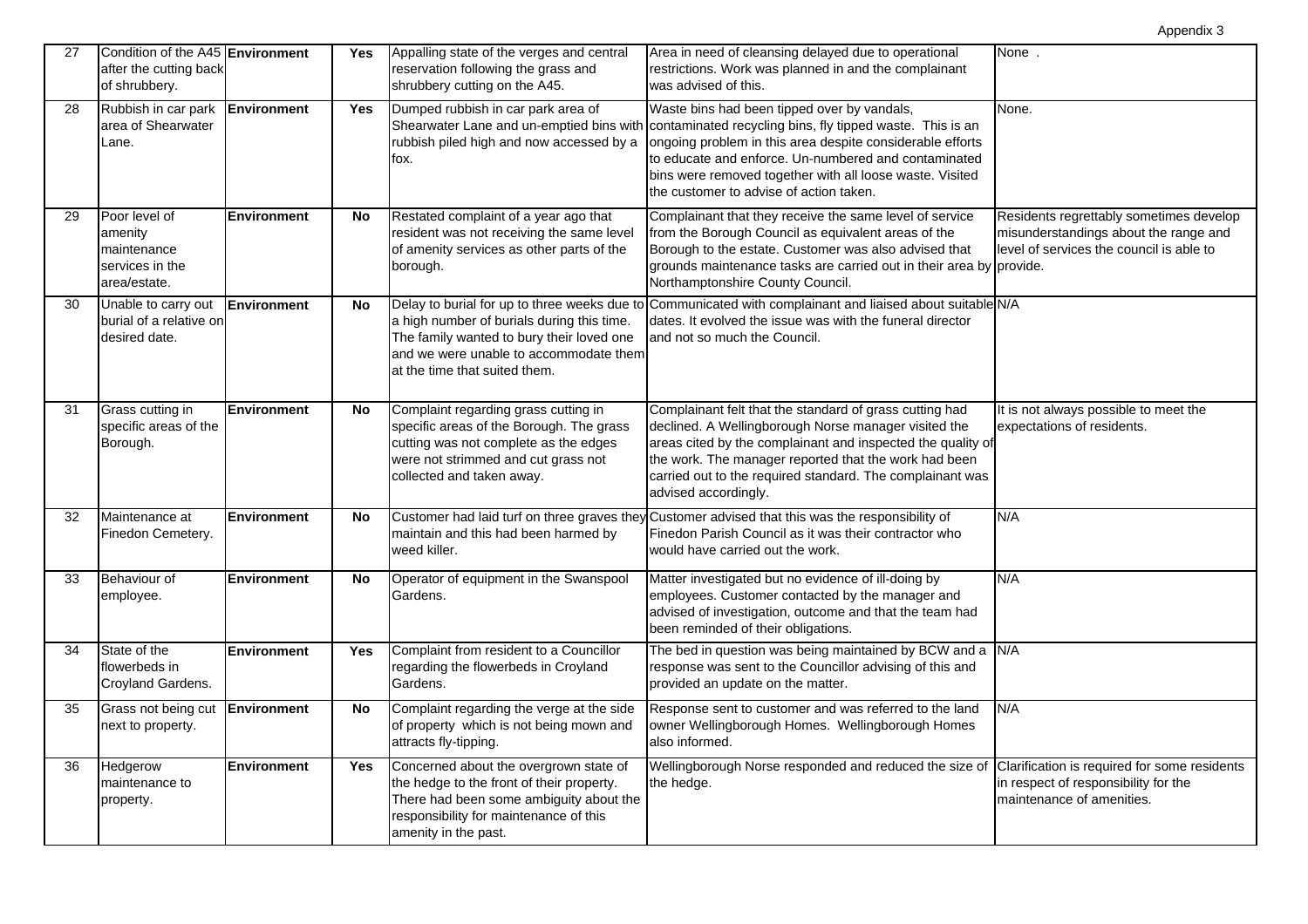| 37 | Standard of mowing <b>Environment</b><br>of land off Stanwell<br>Way- to the rear of<br>Sainsbury's<br>Northampton Road. |                    | Yes        | wide.                                                                                                                                                                    | Mower had missed strips of grass 6 inches Manager gave complainant a direct number so they could<br>call if the problem re-occurs.                                                                                                                                                                                                                                                                                                                                                                                                                                                                                                                                                                                                                                                                                                                                                                                                                              | Equipment has been changed this year and<br>it has struggled with the long grass which<br>grows between cuts so operations have<br>been adapted to cope better with this. |
|----|--------------------------------------------------------------------------------------------------------------------------|--------------------|------------|--------------------------------------------------------------------------------------------------------------------------------------------------------------------------|-----------------------------------------------------------------------------------------------------------------------------------------------------------------------------------------------------------------------------------------------------------------------------------------------------------------------------------------------------------------------------------------------------------------------------------------------------------------------------------------------------------------------------------------------------------------------------------------------------------------------------------------------------------------------------------------------------------------------------------------------------------------------------------------------------------------------------------------------------------------------------------------------------------------------------------------------------------------|---------------------------------------------------------------------------------------------------------------------------------------------------------------------------|
| 38 | Tree touching the<br>house, flowerbeds<br>very poor and<br>overgrown weeds.                                              | <b>Environment</b> | Yes        | Tree outside of property was in contact<br>with complainant's property. Also general<br>very poor and weeds are overgrown.                                               | Letter sent to advise of a visit to the property and<br>surrounding area and instructions issued for: fly tipping<br>upkeep of flower beds and around the area around the parking area to be removed; the raised bed<br>outside of property to be cleared of weeds; the various<br>shrub beds on the edge of the parking/garage area to be<br>pruned to clear the footpaths and to remove any brambles,<br>and grass cuttings are to blown from the footpath across<br>the central green. Our annual weed spraying programme<br>for highways and amenity areas was underway and would<br>include this area. Any weeds in the parking area itself or<br>growing through onto it should be reported to<br>Wellingborough Homes. The tree to the front of the<br>property was inspected with the recommendation that it is<br>pruned back from the property. Customer advised the<br>work would be carried out at our earliest convenience,<br>subject to funding. | Getting all resources to work together.                                                                                                                                   |
| 39 | Trees to the rear of<br>property.                                                                                        | <b>Environment</b> | <b>No</b>  | Maintenance of trees and bushes to the<br>rear of property.                                                                                                              | When checked who owns the land it was found to be<br>Wellingborough Homes as this land was transferred on 31<br>March 2009 as part of a package of land transfer made to<br>them to carry out various Environment improvements.<br>Customer advised of this and that we had forwarded the<br>issue on to Wellingborough Homes.                                                                                                                                                                                                                                                                                                                                                                                                                                                                                                                                                                                                                                  | None                                                                                                                                                                      |
| 40 | Stall holder may be<br>sub-letting.                                                                                      | Environment        | <b>Yes</b> | Complainant was not happy with the<br>service provided by one of the street<br>traders.                                                                                  | Officer discussed the complaint with the street trader in<br>question and reminded of the Sales of Goods Act and<br>customer's rights. A letter was sent to complainant<br>advising who to contact if this happened again. Customer<br>also advised that they could obtain further guidance on<br>the Sales of Goods Act and how to proceed if they were<br>not happy with the further response of the trader.                                                                                                                                                                                                                                                                                                                                                                                                                                                                                                                                                  | Yes, need to ensure that all traders are<br>aware of their customers rights - this will be<br>discussed further with the Market Working<br>Group.                         |
| 41 | Leaving bins, when<br>empty, to near car.                                                                                | <b>Environment</b> | <b>No</b>  | Collection teams were leaving the bins<br>neatly lined on the footpath after collection,<br>unaware they were causing a problem for<br>the customer to access their car. | The acting supervisor made the collection team aware of<br>the issue and asked them to leave the bins in a different<br>location after collection. The customer was sent an email<br>to advise what action had been taken.                                                                                                                                                                                                                                                                                                                                                                                                                                                                                                                                                                                                                                                                                                                                      |                                                                                                                                                                           |
| 42 | Norse member of<br>staff rude.                                                                                           | <b>Environment</b> | Yes        | Complaint again Norse member of staff<br>being rude to a member of the general<br>public.                                                                                | Manager spoke to complainant and the WNorse employee Highlighted the need for extra training on<br>and it concluded that the complainant did not want to<br>progress the complaint. Advice was given to the WNorse<br>employee with regard to de-escalation of volatile situations<br>and the matter was closed.                                                                                                                                                                                                                                                                                                                                                                                                                                                                                                                                                                                                                                                | diffusing problem situations.                                                                                                                                             |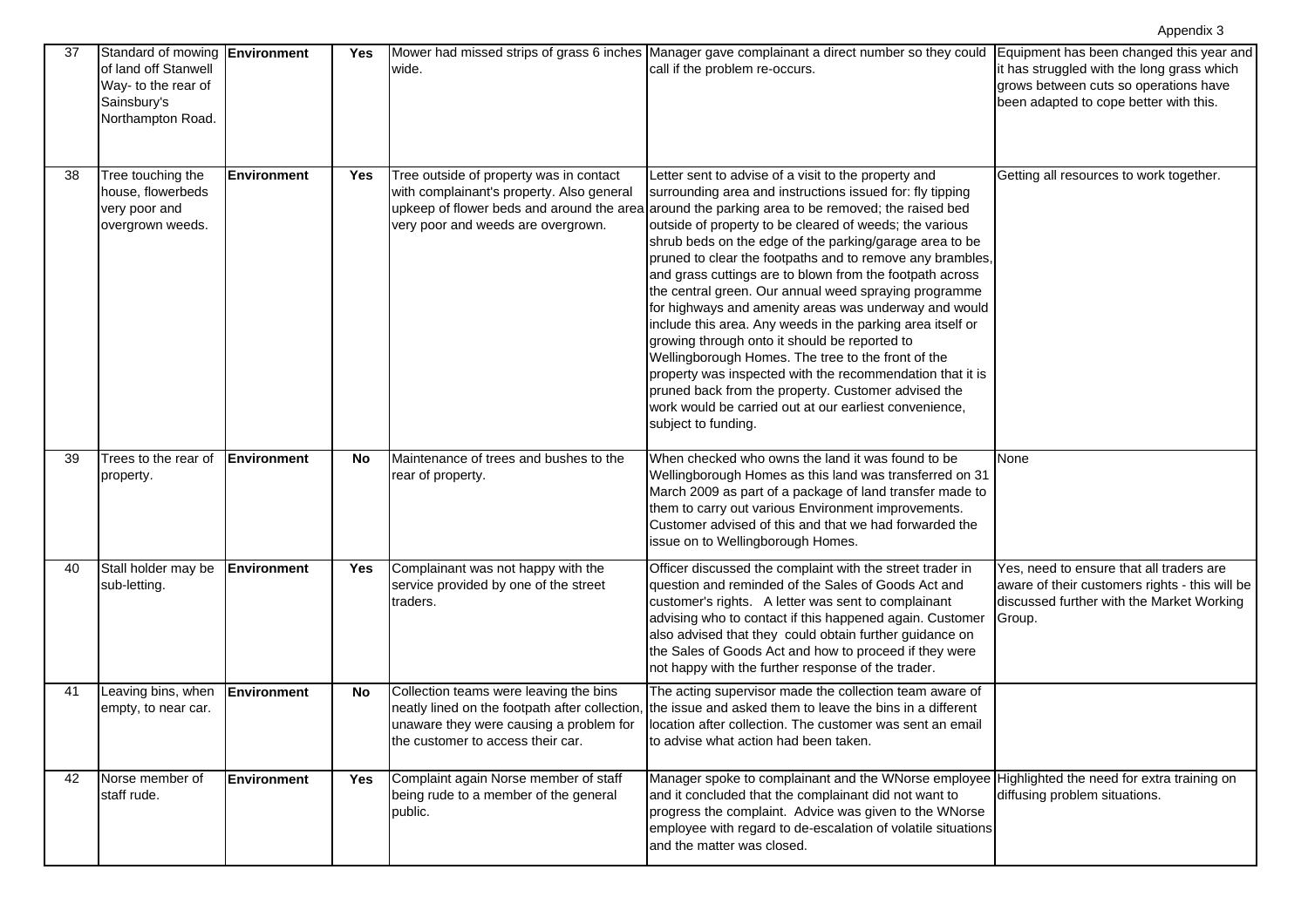| 43 | Behaviour of driver<br>of refuse truck.                                                     | <b>Environment</b> | No         | Bad behaviour and language of refuse<br>collection driver towards complainant.                                                                                                                                                                                                                                                                                                                                                                | The customer and driver reported different versions of the The driver and the two loaders were<br>same event. The customer insisted the driver was<br>swearing, the driver and the two loaders insisted there was behaviour and customer service. The<br>no swearing and that the driver simply raised his voice to<br>be heard over the noise of the vehicle/bin lifts and through<br>the customer's closed vehicle window. Other than that the<br>two loaders, there were no other independent witnesses to | reminded of our expectations in terms of<br>complaint was recorded.                                                                                                                                                                                                                                                                                                                                                                                         |
|----|---------------------------------------------------------------------------------------------|--------------------|------------|-----------------------------------------------------------------------------------------------------------------------------------------------------------------------------------------------------------------------------------------------------------------------------------------------------------------------------------------------------------------------------------------------------------------------------------------------|---------------------------------------------------------------------------------------------------------------------------------------------------------------------------------------------------------------------------------------------------------------------------------------------------------------------------------------------------------------------------------------------------------------------------------------------------------------------------------------------------------------|-------------------------------------------------------------------------------------------------------------------------------------------------------------------------------------------------------------------------------------------------------------------------------------------------------------------------------------------------------------------------------------------------------------------------------------------------------------|
| 44 | Not happy with the<br>bin collection and<br>response from<br>Norse when<br>contacted.       | <b>Environment</b> | <b>No</b>  | Bin collection refused in specific location.                                                                                                                                                                                                                                                                                                                                                                                                  | the incident.<br>Unable to collect bins due to parked cars. Returned on<br>third visit pulled bins down the road to empty.                                                                                                                                                                                                                                                                                                                                                                                    | <b>No</b>                                                                                                                                                                                                                                                                                                                                                                                                                                                   |
| 45 | Staff member from<br>Wellingborough<br>Norse refuse<br>collection was<br>arrogant and rude. | <b>Environment</b> | <b>Yes</b> | Customer was contacted by WNorse<br>received from a neighbour relating to<br>rubbish being left out by the customer next<br>to the bins on the street. Customer was<br>asked about the additional rubbish and the<br>additional bins, which was over the normal<br>allocated quantity. This was not well<br>received by the customer and the<br>corrective approach taken by WNorse<br>member of staff was perceived as rude and<br>arrogant. | A letter of apology was sent to the customer. The needs<br>member of staff in response to a complaint of the customer relating to additional bins was met.                                                                                                                                                                                                                                                                                                                                                    | Following thorough investigation it was<br>deemed that there was no intent to upset<br>the customer and perceptions from both<br>parties, whilst similar in fact had been<br>conflicting and a misunderstanding of intent<br>has been the result. The officer who visited<br>the property had cause to engage with the<br>public on a regular basis and has only ever<br>demonstrated exemplary behaviour and it<br>was not their intention to cause upset. |